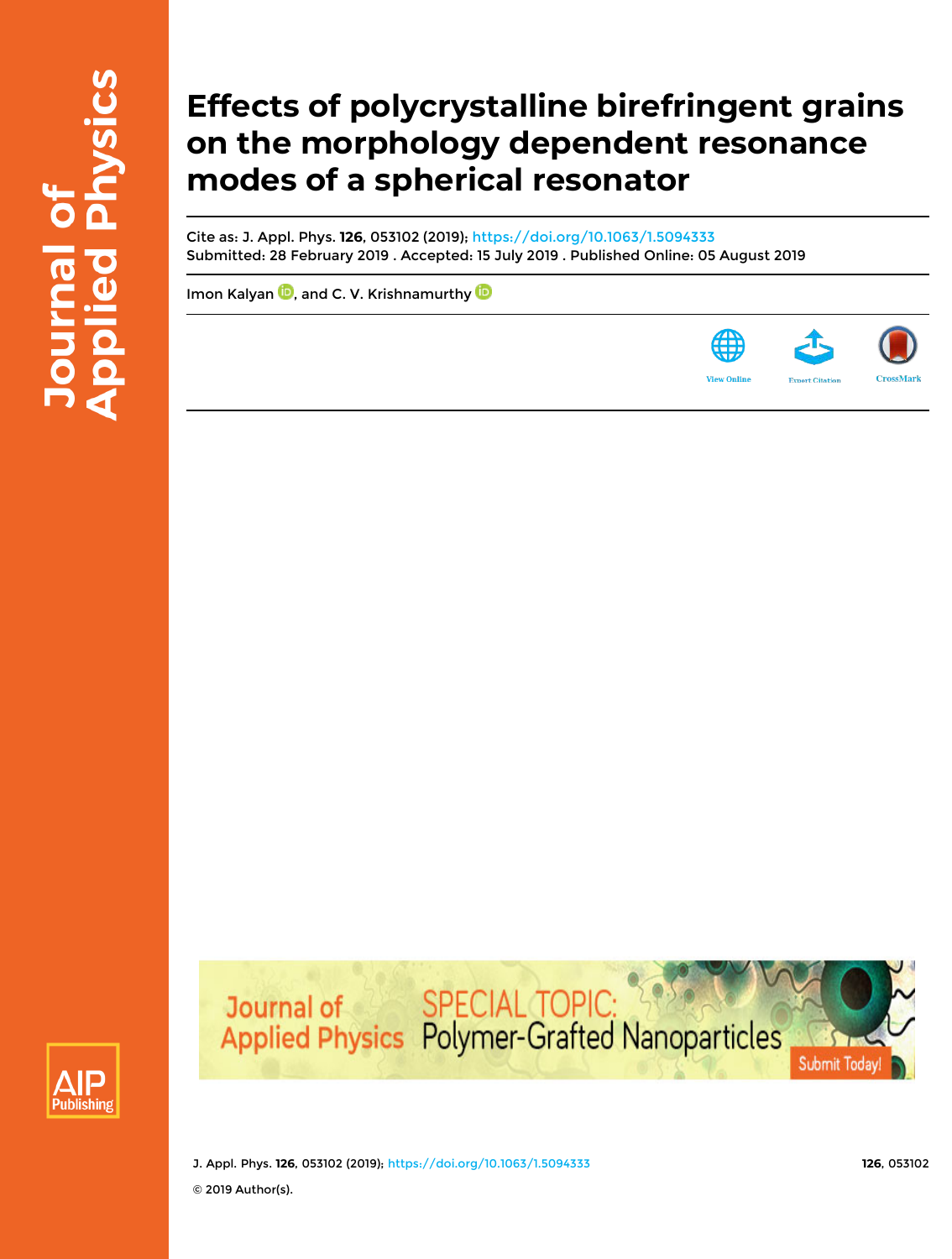# Effects of polycrystalline birefringent grains on the morphology dependent resonance modes of a spherical resonator

Cite as: J. Appl. Phys. 126, 053102 (2019); doi: 10.1063/1.5094333 Submitted: 28 February 2019 · Accepted: 15 July 2019 · Published Online: 5 August 2019



Imon Kalyan<sup>a)</sup> and C. V. Krishnamurthy **O** 

# AFFILIATIONS

Department of Physics, Indian Institute of Technology Madras, Chennai, Tamilnadu 600036, India

a)Email: kalyanimon1@gmail.com

# **ABSTRACT**

Morphology dependent resonance (MDR) modes in a dielectric sphere are highly sensitive to its shape, size, and refractive index (RI). Many dielectric materials with potential applications are birefringent in nature. Synthesis techniques of resonators of such materials may lead to polycrystalline morphologies. Due to its fascinating applications, titanium dioxide (TiO<sub>2</sub>) has attracted attention as a morphology dependent resonator. However, its high RI is accompanied by high birefringence. The effect of the grains on resonance modes is the interest of this study. Polycrystalline TiO<sub>2</sub> microspheres with different grain distributions are synthesized by annealing at 500 °C and 700 °C. MDR modes in the photoluminescence spectrum of single spheres are found to exhibit mode splitting and mode shifting with respect to MDR modes of an equivalent isotropic sphere. The MDR spectral features of the near-perfect spheres have been investigated for the perturbative effects due to (a) nonsphericity and surface roughness and (b) inhomogeneity in RI arising from polycrystallinity and annealing conditions. Mode splits are demonstrated to arise from the perturbative effects of the larger grains through explicit computations using discrete dipole approximation for a Voronoi tessellated cell structure representing a polycrystalline sphere. Mode shifts are demonstrated to arise from radial inhomogeneity of the refractive index using the Aden-Kerker theory on spheres with core-shell morphology. The effects of surface roughness are not found to be significant. The present work extends the scope of model-assisted investigations in understanding morphology dependent resonators and indicates the possibility of designing resonators with prescribed refractive index features.

Published under license by AIP Publishing. https://doi.org/10.1063/1.5094333

## I. INTRODUCTION

Light incident on a microsphere of radius greater than its wavelength (WL) can be trapped due to the total internal reflection at its surface. This phenomenon results in morphology dependent resonance (MDR) modes in its spectrum.<sup>1</sup> These resonance modes are also known in the literature as whispering gallery modes (WGMs).<sup>1,2</sup> Spectral positions of such resonances are dependent on the morphology and refractive index (RI) of the constituting material and the surrounding medium. These modes have been important for their various potential applications such as sensing, filtering, microlasing, nonlinear photonics, etc.<sup>3–6</sup> These resonance modes can be excited by applying extrinsic frequencies and intrinsic frequencies. Intrinsic frequencies can be generated by coupling the particles with fluorescent dye<sup>6,7</sup> or nanodots<sup>8,9</sup> or by exciting the photoluminescence (PL) of the intrinsic material. $10-1$ Compound semiconductors, such as  $ZnO,^{10,11}$   $TiO_2$ ,  $^{12-16}$   $SiN,^{17}$ 

 $\text{GaN},^{18}$  etc., have been studied largely as morphology dependent resonators due to their fascinating optical properties. Most of these materials are birefringent in nature. Many routes of synthetization, such as pulsed laser deposition,<sup>10</sup> chemical vapor deposition,<sup>17</sup> hydrothermal,<sup>11</sup> sol-gel,<sup>12–14</sup> etc., have been used to produce resonators with potential applications. Such routes are useful in modifying the optical properties of the materials at the molecular or elementary stage of synthesis. Crystallization of particles made of such birefringent materials can lead to structures with polycrystalline morphologies. While crystallization can improve the optical properties and the stability of the material, the resonance characteristics can get perturbed due to their birefringent and polycrystalline morphology.

TiO<sup>2</sup> has attracted attention due to its suitable chemical, optical, and electronic properties. It has been suitable as a morphology dependent resonator due to various properties like high scattering and low absorption in the visible and infrared spectrum, $19 \text{ low}$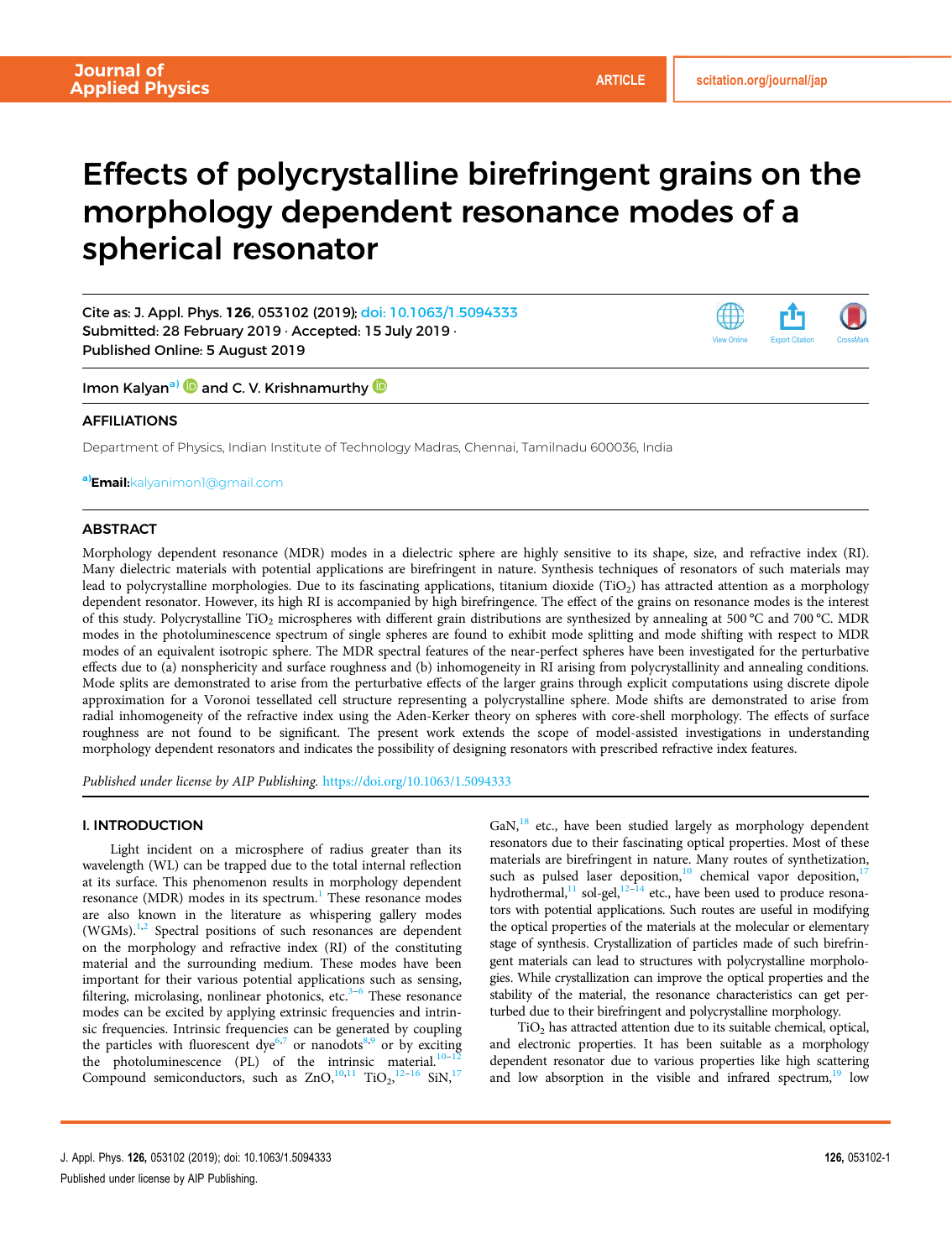thermal expansion coefficient, CMOS compatibility for silicon photonic devices,<sup>13</sup> biocompatibility, chemically stable nature,<sup>14</sup> etc. TiO<sub>2</sub> is popularly known for its photocatalytic activity. MDR in  $TiO<sub>2</sub>$ spheres can enhance the photocatalytic activity<sup>12,16</sup> making it more efficient in solar cell applications. $^{20}$ 

Most of the chemical routes of synthesis of  $TiO<sub>2</sub>$  resonators result in the amorphous phase.<sup>13,15</sup> The amorphous phase of TiO<sub>2</sub> is unstable and converts to crystalline phases on thermal treatments above 350 °C.<sup>12,13,21</sup> The thermal treatment above 500 °C can result in the growth of the rutile phase of  $\text{TiO}_2$ .<sup>13,21</sup> The phase transition temperature is found to be dependent on the method of preparation.13,21–<sup>24</sup>

 $TiO<sub>2</sub>$  in its crystalline form has a higher refractive index as compared to that in its amorphous form and also has high birefringence.<sup>13,19,25,26</sup> Refractive index and birefringence are greater in the rutile phase as compared to those in the anatase phase.<sup>19</sup> In most of the synthesis routes for the rutile phase, high temperature thermal treatments are used, resulting in larger crystal grain sizes.<sup>22,24</sup> However, since larger grain sizes lead to higher anisotropy, rutile polycrystals are not preferred as spherical resonators in the optical region. Optical resonators made of  $TiO<sub>2</sub>$  materials are mostly either amorphous<sup>13,15,27</sup> or anatase polycrystals obtained by treating at lower temperatures.<sup>12,28</sup> Amorphous  $TiO<sub>2</sub>$  is thermally unstable. Exposure to high temperature, high power laser beam, or electron beam can result in the crystallization of amorphous  $TiO<sub>2</sub>.<sup>21,29</sup>$  Though anatase TiO<sub>2</sub> also has a tendency to change its phase to rutile, when its grains are bigger, it has a better thermal stability against phase transition.<sup>24</sup> Resonators made of anatase  $TiO<sub>2</sub>$  polycrystals with bigger grain sizes would be suitable for thermal sensing and other practical applications due to their stability against phase transition. MDR modes have been studied in single crystalline<sup>26,30</sup> and polycrystalline TiO<sub>2</sub> resonators.<sup>12,16</sup> However, the effects of the sizes and distribution of the birefringent grains of a resonator on their MDR modes have not been explored systematically to the best of our knowledge.

In the present work, MDR modes of anatase  $TiO<sub>2</sub>$  microspheres with larger grain sizes are studied experimentally and through simulations. Microspheres with different grain sizes are obtained by annealing the amorphous spheres at different temperatures. Annealing leads to internal changes involving grain growth and realignments. From x-ray, Raman spectra, and images of the surfaces obtained using scanning electron microscopy (SEM), the medium has been identified to be made up of anatase crystallites. Since the initial samples are amorphous and the annealing conditions are on a gross scale, the final state, while corresponding to the anatase phase, may not have a unique grain size distribution in terms of sizes and orientations. MDR spectra appear to provide some insight into the details of the internal structure as the grain sizes and orientations influence the optical response. An equivalent isotropic sphere (EIS) having the same size as the experimental sphere is simulated using a recently developed procedure by Kalyan and Krishnamurthy<sup>16</sup> Systematic differences between the observed MDR spectra and the MDR spectra of an equivalent isotropic sphere are identified and investigated. The trends of these observed differences could be explained by two simple models: (a) polycrystalline morphology with randomly oriented birefringent grains and (b) radially inhomogeneous RI distribution.

Section II describes the experimental aspects related to the preparation and characterization of the samples under investigation. Section III presents the experimental MDR modes and a detailed comparison between MDR spectra computed for the EIS and the experimental MDR spectra. The observed deviations are analyzed in Sec. IV in terms of perturbation caused by (A) surface roughness and nonsphericity and (B) inhomogeneous distribution of RI due to crystallization. The conclusion drawn from the present study indicates that the MDR spectra can be used as a sensitive tool to probe the internal structure.

# II. EXPERIMENTAL INVESTIGATIONS

#### A. Sample preparation

Titanium dioxide microspheres are obtained by solvothermal treatment of titanium isopropoxide (TTIP) in ethanol following the method described by He et  $al.^{31}$  1.6 ml of TTIP (97%) is dissolved in 38 ml ethanol followed by the addition of 0.4 ml formic acid to obtain a transparent solution. This solution is then transferred to a Teflon lined autoclave of 50 ml capacity to fill 80% of its volume. The autoclave is then heated at 150 °C for 1 h. After this heat treatment, sediment particles are collected by centrifugation and cleaned with ethanol several times. TiO<sub>2</sub> microspheres  $1.5 \mu m$ diameter on average is obtained. These particles are dispersed in ethanol and drop-casted on a silicon substrate. These drop-casted particles are dried at 150 °C for 3 h followed by annealing at 500 °C and 700 °C for a duration of 2 h to obtain spheres with different crystalline morphologies. The samples annealed at 500 °C and 700 °C are designated as S-500 and S-700, respectively.

According to He et  $al$ ,  $31$  TTIP in ethanol undergoes an alcoholysis reaction to produce a modified titanium precursor at room temperature. During the solvothermal process, the  $TiO<sub>2</sub>$  gel is produced, which gets condensed with a high degree of cross linking. As the solvothermal reaction precedes, these gel particles grow in size and finally take a spherical shape within an hour. The solvothermal treatment is carried out for  $1 h$  to produce spherical  $TiO<sub>2</sub>$ microparticles made of amorphous nanoparticles. $31$  When undergone annealing, the constituent amorphous nanoparticles get crystallized to the anatase phase. The sizes of the grains increase as annealing temperature is increased. $22$  Size and distribution of the grains depend on the annealing temperature.<sup>32</sup>

#### B. Sample characterization

The phase of the synthesized particles is determined with Raman spectrometry and X-ray diffractometry using a Horiba Jobin Vyon HR 800 UV Raman spectrometer and a Rigaku D/Max-2500 x-ray diffractometer (Cu-Kα), respectively. Images of the single spheres and their surfaces were collected with high resolution SEM (Inspect F50 FESEM, Hitachi S4800 HR-SEM).

The Raman spectra of a single spherical particle excited by an argon ion laser (488 nm) for each S-500 and S-700 are shown in Figs.  $1(a)$  and  $1(b)$ , respectively. The peaks at 144.54  $(E_g)$ , 197.18 (E<sub>g</sub>), 397.78 (B<sub>1g</sub>), 521.4 (A<sub>1g</sub> + B<sub>1g</sub>), and 640.3 (E<sub>g</sub>) corresponding to the Raman spectra of S-500 and those at 143.31  $(E_g)$ , 195.86 (E<sub>g</sub>), 395.94 (B<sub>1g</sub>), 520.29 (A<sub>1g</sub> + B<sub>1g</sub>), and 640.91(E<sub>g</sub>) corresponding to the Raman spectra of S-700 confirm their phases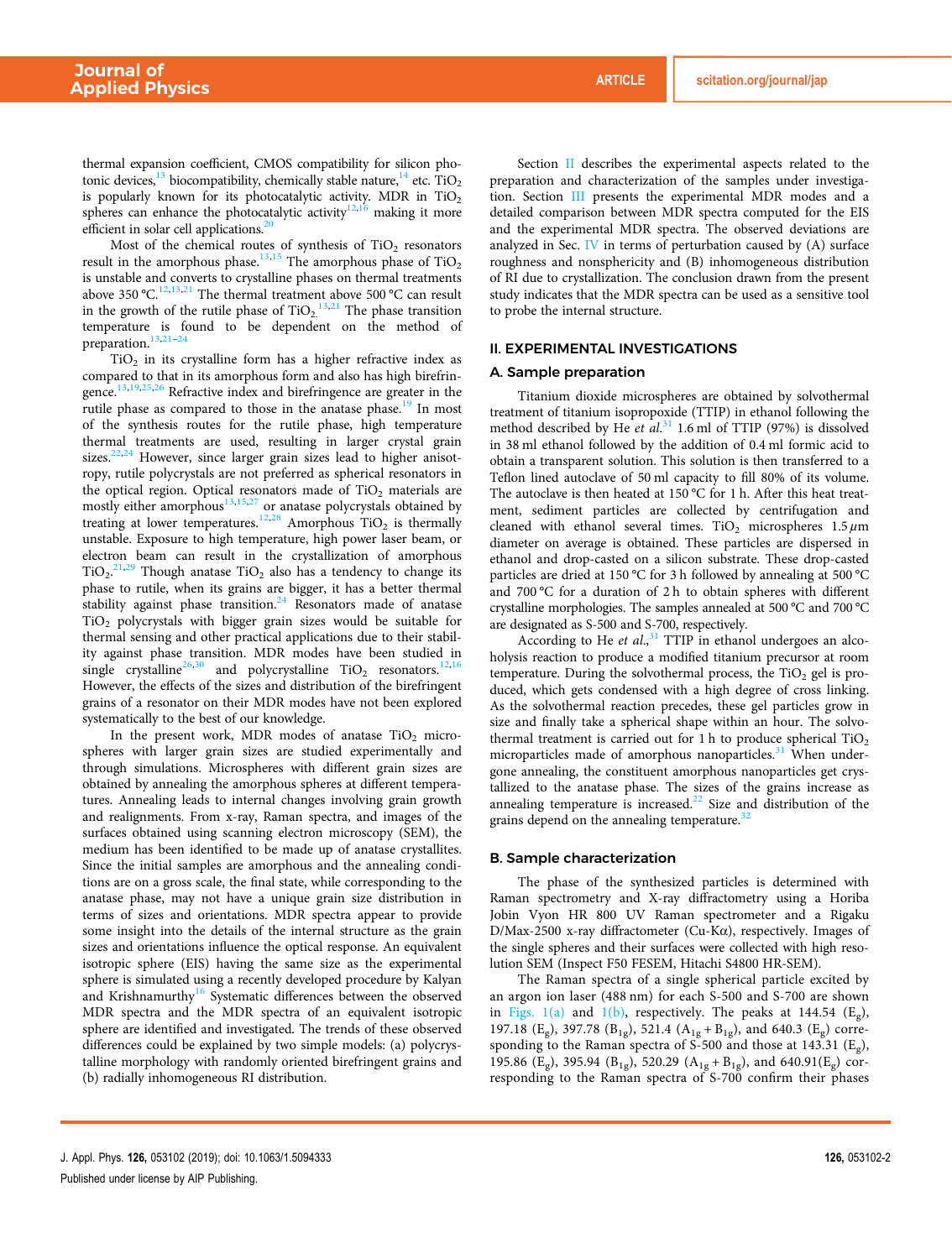

FIG. 1. Raman spectrum of (a) S-500 and (b) S-700. The insets in (a) and (b) are the high resolution SEM image (without gold coating) of the surfaces of the spheres corresponding to S-500 and S-700, respectively.

to be anatase  $\text{TiO}_2$ .<sup>22</sup> The full width at half maximum (FWHM) of the most significant (the first) Raman peak,  $11.61 \text{ cm}^{-1}$  and 9.29 cm−<sup>1</sup> for S-500 and S-700, respectively, indicates the presence of bigger crystal grains in S-700 as compared to S-500. The SEM images of the surfaces of the spheres corresponding to S-500 and S-700, shown in the insets of Figs.  $1(a)$  and  $1(b)$  respectively, also indicate the presence of comparatively bigger grain sizes in S-700 as compared to S-500. The XRD pattern obtained from the dropcasted films of the microspheres after heat treatments also indicates their phase to be anatase. The (101) peak of XRD data (Fig. 2) of both the samples being well above the noise level is used to estimate the average crystalline size. The decrease in the FWHM of (101) peak for S-700 as compared to that of S-500 indicates that the average grain size in S-700 is greater than that in S-500. Average crystal sizes of the particles, calculated from the (101) peak of XRD data using the Scherrer formula, are 21.3 nm and 54.6 nm for S-500 and S-700, respectively.

Photoluminescence (PL) of an isolated single microsphere is obtained by a micro-Raman spectrometer with an excitation energy of 2.54 eV. The PL spectrum is recorded in a range of WL much away from the Raman lines of anatase  $TiO<sub>2</sub>$ . The photoluminescence observed in the visible spectrum may be attributed to the interband transitions from the defect states due to oxygen vacancies as the excitation energy is much below the bandgap (3.2 eV) of pure anatase  $TiO<sub>2</sub>$ .  $^{12,23,33}$  MDR modes are observed on the top of the wide PL spectrum of a single sphere of each S-500 and S-700. The observed MDR modes and their identification are briefly discussed in Sec. III.



FIG. 2. (101) peak in the XRD of S-500 (black) and S-700 (red).

# III. ANALYSIS OF EXPERIMENTAL MDR MODES

# A. Analysis based on the effective isotropic medium approach

MDR modes observed in the PL spectrum of a sphere are analogous to the scattering efficiency  $(Q_{sca})$  spectrum of that sphere.<sup>1</sup> From a ray optics point of view, MDR modes occur in a sphere of radius  $a$  with a medium of RI  $n$  when the WL of the incident light  $(\lambda)$  satisfies Eq.  $(1)$ ,

$$
\frac{2\pi a n}{\lambda} = l,\tag{1}
$$

where  $l$  is an integer. However, Eq.  $(1)$  is more convincing when  $l \gg 1$ . In general, light scattering by an isotropic and homogeneous spherical body can be described by the Mie–Debye theory.<sup>1,34</sup> Mode conditions in terms of size parameters ( $x = 2\pi a/\lambda$ ) are given by Eqs.  $(2a)$  and  $(2b)$  for transverse electric (TE) and transverse magnetic (TM) modes, respectively,

$$
\frac{[xh_l^1(x)]'}{h_l^1(x)} = \frac{[nxj_l(nx)]'}{j_l(nx)},
$$
\n(2a)

$$
\frac{n^{2}[xh_{l}^{1}(x)]'}{h_{l}^{1}(x)} = \frac{[nxj_{l}(nx)]'}{j_{l}(nx)},
$$
\n(2b)

where  $h_l = j_l + i y_l$  is the spherical Hankel function and  $j_l$  and  $y_l$ are the spherical Bessel and Neumann functions, respectively. The primed terms are their derivatives with respect to the variables inside the corresponding parentheses.

The MDR modes are represented by four parameters: polarization (TE/TM), angular momentum mode number (l), radial mode number  $(\rho)$ , and azimuthal mode number  $(m)$  and are labeled as  $\mathrm{TE}_{l,\rho}$  (or  $\mathrm{TM}_{l,\rho}$ ). The angular momentum mode number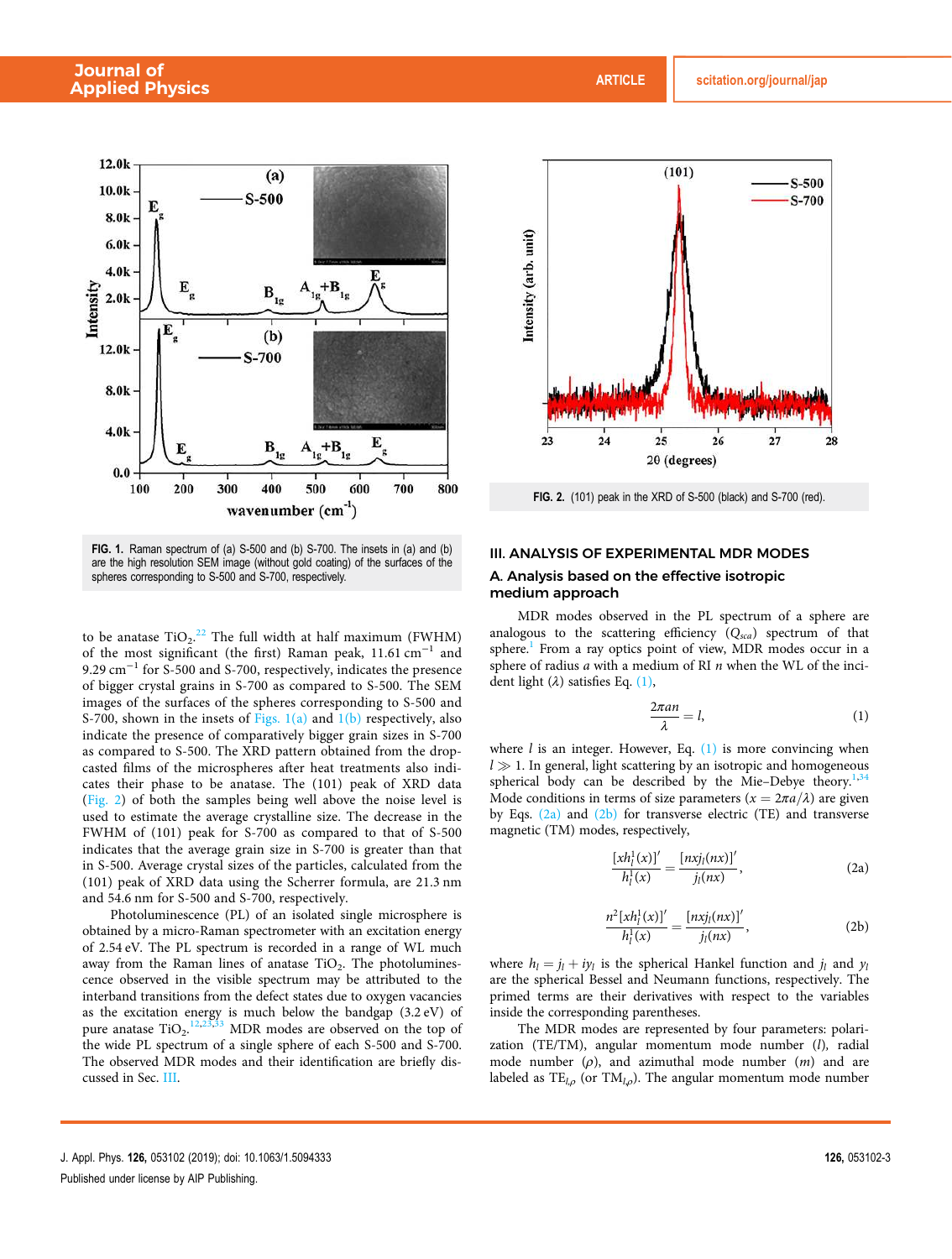l can be obtained from Eq.  $(2)$ . For a particular value of l, Eq.  $(2)$ can have several solutions; each solution is assigned a different value of  $\rho$ . The solution with the lowest energy (longest wavelength) are known as fundamental modes<sup>2</sup> and assigned the value of  $\rho = 1$ . The number of intensity maxima along the great perimeter of the sphere and along the radial direction of the sphere is indicated by l and  $\rho$ , respectively. Modes with higher values of l and lower values of  $\rho$  tend to take a Lorentzian profile with a very high quality (Q) factor. Equations  $(2a)$  and  $(2b)$  are independent of azimuthal mode number  $m$  and so the spectral positions of MDR modes in an isotropic homogeneous sphere are independent of  $m<sup>1,2</sup>$  In a perfect spherical resonator, for a particular value of *l*, the value of m can lie in the range of  $-l$  to  $+l$  with  $2l + 1$  fold degeneracy. However, the spatial pattern of field distribution is dependent on the value of  $m$ . The spectral degeneracy can be lifted due to the effect of spatial perturbation caused by various factors like deformation in the spherical shape, $35,36$  the presence of inhomogeneous inclusions,  $37$ birefringence of the constituting material, $238$  etc. Le Floch et al.<sup>2</sup> have discussed the dependence of the field distribution and lifting of degeneracy related to m in detail for MDR modes excited at MHz frequency. This discussion is also applicable at optical frequencies of interest in the present study. The lifting of degeneracy can result in broadening or deformation of the Lorentzian profile associated with a mode.

MDR modes observed in the PL spectra corresponding to S-500 and S-700 are presented in Figs.  $3(b)$  and  $4(b)$ , respectively. The Lorentzian shape of some of the MDR modes in the observed PL spectra are deformed (mostly in S-700) because of perturbations present in the sphere. To investigate the perturbations involved in the deformation of the MDR modes, the sphere is compared to an equivalent isotropic sphere with the same diameter and an effective refractive index (ERI) deduced by the method recently proposed by Kalyan and Krishnamurthy.<sup>16</sup> In this method, the radius and wavelength of the incident light are obtained from the SEM image and the MDR spectrum, respectively. The ERI is deduced using Eq. (3) for TE modes,<sup>39</sup> when x is in the domain  $1 \ll x < l$ ,

$$
nyl(x)j'l(nx) - y'l(x)jl(nx) = 0.
$$
 (3)

By minimizing the differences  $(\Delta \lambda_{l,o})$  between the mode positions calculated using the extracted ERI and those obtained from the experiment, the mode positions are predicted through *l*-based trials, in the least square sense. While  $\rho = 1$  modes were used in the earlier work, RI has been extracted using  $\rho = 2$  modes in the present study as they are observed to be the least perturbed in both S-500 and S-700. However, for the correct assignment of l, the spectral mode positions of  $\rho = 1$  modes of the experimental spectrum are also observed to be the ones close to the calculated mode positions. The details of the mode identification and RI extraction method can be found in the study by Kalyan and Krishnamurthy. $<sup>1</sup>$ </sup>

The scattering efficiency spectra of EIS corresponding to S-500 and S-700 calculated using MiePlot<sup>40</sup> after correction of refractive index for S-500 and S-700 are shown in Figs.  $3(a)$  and  $4(a)$ , respectively. The dispersive RI extracted using  $\rho = 2$  modes are then fitted with the Sellmeier dispersion relation for S-500 (in black) and S-700 (in blue) are presented in Fig. 5. The weighted average values of ordinary and extraordinary RIs of bulk anatase TiO<sub>2</sub><sup>19</sup> (in gray) are also shown in Fig. 5. While the RI of both S-500 and S-700 are found to be significantly lower than that of bulk anatase, the RI of S-700 is seen to be systematically higher than that of S-500.



FIG. 3. For S-500: (a) simulated scattering efficiency for EIS corresponding to (b) the PL spectrum. The inset is the SEM image of the corresponding sphere. The diameter of the sphere is  $1.51 \mu$ m.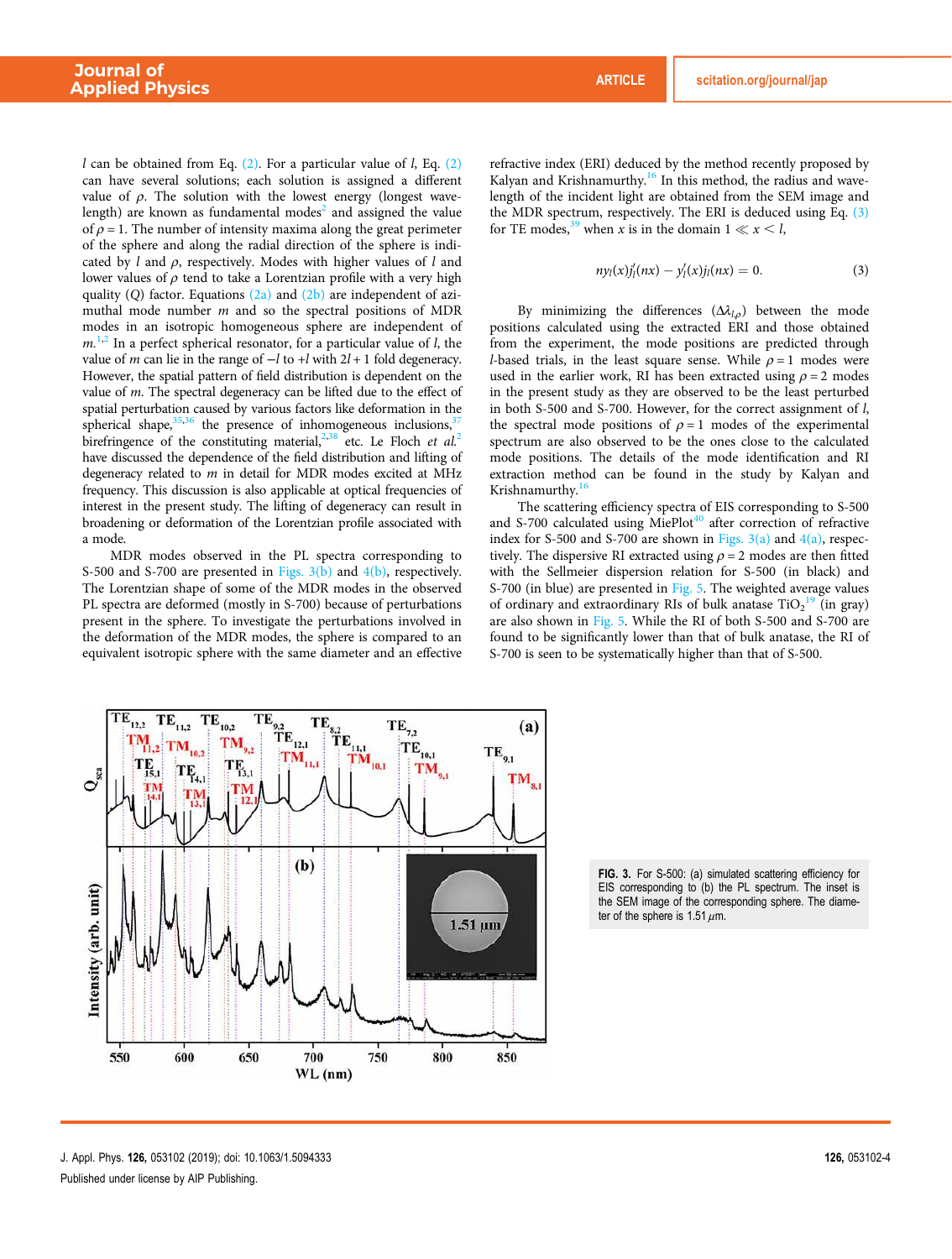

FIG. 4. For S-700: (a) simulated scattering efficiency for EIS corresponding to  $(b)$  the PL spectrum. The inset is the SEM image of the corresponding sphere. The diameter of the sphere is 1.44  $\mu$ m.

#### B. Deviations with respect to the MDR spectra of EIS

The observed spectra differ from the computed spectra of its EIS in two ways. The observed resonance peaks show breakups and small relative shifts in spectral positions with respect to those



FIG. 5. ERI extracted from  $\rho = 2$  resonant mode positions for S-500 (black line) and S-700 (blue line) as a function of wavelength are shown. The spectral positions and corresponding estimated RI from the experiment for S-500 and S-700 are depicted by (green filled) circles and triangles, respectively, and that from simulated scattering efficiency spectra are depicted by (red filled) diamonds and squares, respectively. The RI for bulk anatase (gray line) is included for reference.

computed for its EIS. The extent of splits and shifts is found to depend on polarizations,  $l$  and  $\rho$ , which in turn depend on the particle's size and RI.

Perturbed modes can be observed in both the emission spectra of S-500 and S-700. The modes with lower values of l and higher values of  $\rho$  are the least affected and retain their Lorentzian shape. However, as *l* increases, it becomes increasingly difficult to fit a single Lorentzian shape to the mode structure. For  $\rho = 1$  modes, convolution of multiple Lorentzians is necessitated for the fit revealing splits. Figure 6 illustrates the effect of perturbation in TM modes with  $l = 7$ , 8, and 9 of the MDR spectra of S-700. It can be observed that  $TM_{7,1}$  in Fig. 6(a) can be fitted well with a single Lorentzian.  $TM_{8,1}$  in Fig.  $6(b)$  shows that a fit to a single Lorentzian is poor. Though splitting cannot be seen directly in  $TM_{8,1}$ , it can be deconvolved into two peaks.  $TM_{9,1}$  can be observed to be a convolution of three Lorentzians, and splits can be seen explicitly in Fig.  $6(c)$ .

In S-500, all modes are distinguishable. As modes with a higher value of l are found to be more perturbed, only those modes with the highest values of  $l$  occurring at the shortest wavelength under consideration are shown in Fig. 7(a). It can be observed that in the spectrum of S-500, on the other hand, the mode with even the highest value of  $l$  is distinguishable and a Lorentzian can be fitted to obtain its mode position. As shown in Fig.  $7(b)$ , the TE<sub>16,1</sub> mode in S-500 is observed to have three major points of maxima at 543.0, 544.1, and 544.6 nm. As the  $TE<sub>16,1</sub>$  mode remains distinct, despite its broken structure, a Lorentzian profile is fitted as shown in Fig. 7(b) by a dashed line. The fitted Lorentzian may be regarded as a representative of the  $TE_{16,1}$  mode of an equivalent isotropic sphere having the size as observed in SEM (radius  $1.51 \mu m$ ).  $\rho = 2$  modes also show distortion from Lorentzian shape for  $l > 10$ , which can be observed in Fig.  $7(a)$ ; however, prominent splits are not observed.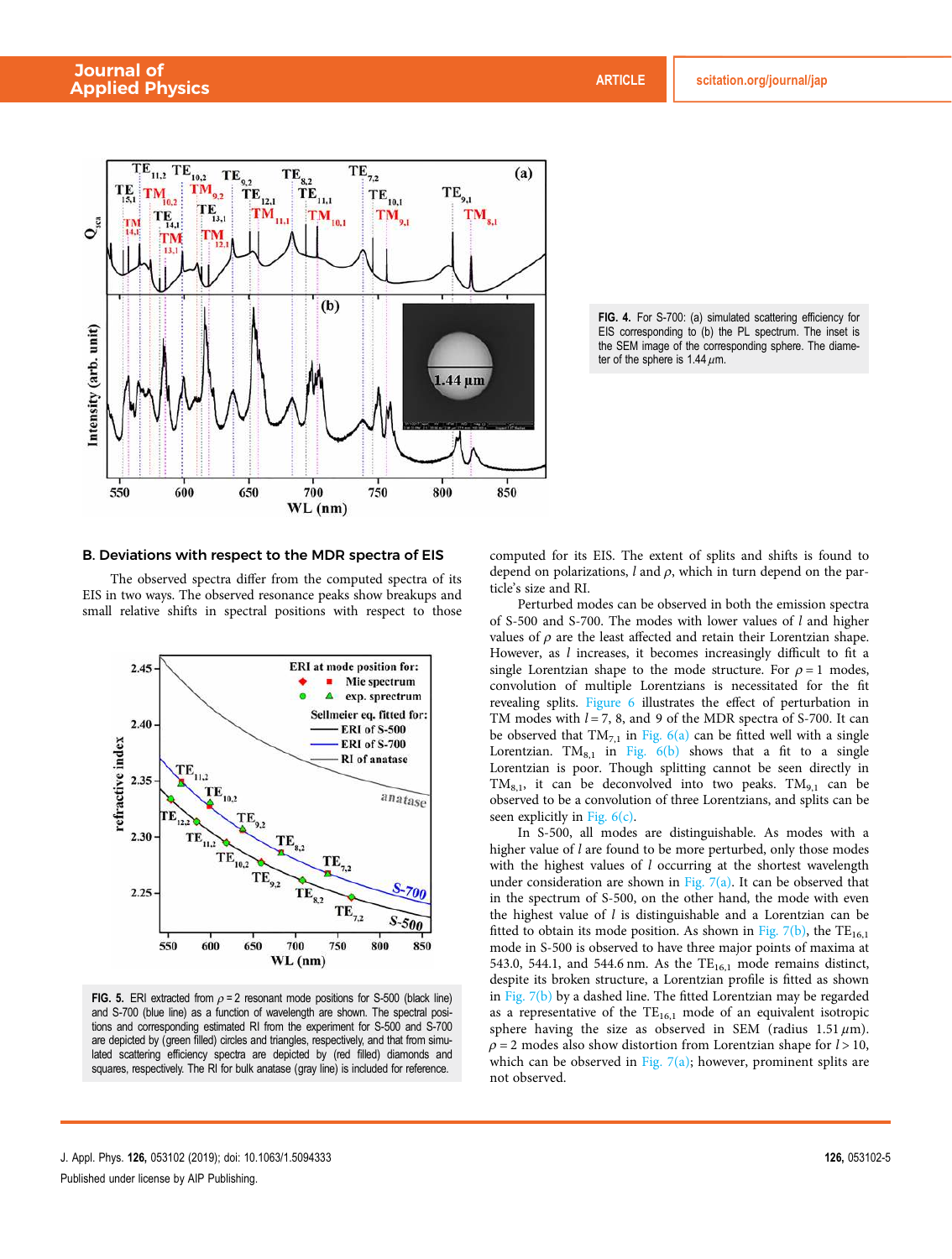

FIG. 6. (a)  $TM_{7,1}$ , (b)  $TM_{8,1}$ , and (c)  $TM_{9,1}$  modes of S-700 indicating Lorentzian, distorted Lorentzian, and split spectral features, respectively, of an MDR mode. Black colored curve indicates recorded data, and the red colored curve indicates a fit to a single Lorentzian. The gray colored curves correspond to the multiple Lorentzians used to convolve the recorded data in (b) and (c). The convolved resultant is indicated by the green color.

In the MDR spectrum of S-700, all observed modes are not distinguishable. Figure 8(a) shows that the  $\rho = 1$  modes beyond  $TE_{11,1}$  and  $TM_{10,1}$  cannot be distinguished as they merge with the neighboring modes. Fitting of Lorentzian for the estimation of mode positions of  $TE_{11,1}$  and  $TM_{10,1}$  modes is shown in Fig. 8(b). In the range of 690–714 nm, seven split peaks are observed in the experimental spectrum, which can be deconvoluted to two



FIG. 7. (a) PL spectrum in a small range for S-500. (b) Lorentzian fitted (dashed line) to the  $TE_{16,1}$  mode highlighted in (a).



FIG. 8. (a) PL spectrum in a small range for S-700. (b) Lorentzian fitted to  $TE_{11,1}$  and TM<sub>10,1</sub> modes by deconvolution.

Lorentzians centered at 697.8 and 704.8 nm, respectively, to represent the  $TE_{11,1}$  and  $TM_{10,1}$  modes of an equivalent isotropic sphere having the size as observed in SEM (radius  $1.44 \mu m$ ). However,  $TE_{12,1}$  and  $TM_{11,1}$  modes are observed to be merged into one another, and it is very difficult to distinguish their mode positions by Lorentzian fitting. The  $\rho = 2$  modes start showing up distortion as l increases. The trends in the observed mode splits are summarized in Table I. The spectral positions of the experimental MDR modes and of the modes corresponding to the EIS estimated in the least square sense (min of  $\langle (\Delta \hat{\lambda}_{l,\rho})^2 \rangle$ ) are provided in Table II for S-500 and in Table III for S-700 in Appendix A.

The experimental  $\rho = 2$  mode positions appear close to the EIS spectral mode positions, unlike the experimental  $\rho = 1$  modes that seem slightly red shifted with respect to those of the EIS spectral mode positions in S-500. This shift is more prominent in the case of S-700. The mode positions of the spectra of S-700 obtained from experiment and those of its best estimated EIS are presented in Fig. 9. In the spectrum of S-700, modes with higher values of l are too close to be distinguished from each other. TE modes with  $l > 12$  appear to merge with the nearest TM modes with  $l > 11$  and are indistinguishable from each other and hence not presented.

The synthesized spherical particles consist of amorphous nanoparticles<sup>31</sup> before crystallization. As the RI of amorphous  $TiO<sub>2</sub>$ is known to be lower than that of its crystalline phase,  $13,25$  the as-synthesized spheres have lowered ERI values. On crystallization, although ERI of the sphere increases, it is observed to be still less than that of the weighted average bulk  $RI<sup>19</sup>$  The lowered RI appears to be due to the porosity that still exists due to the voids between the grains that can be seen in the high resolution SEM images of the surfaces of S-500 and S-700 in the inset of Figs.  $1(a)$  and  $1(b)$ , respectively.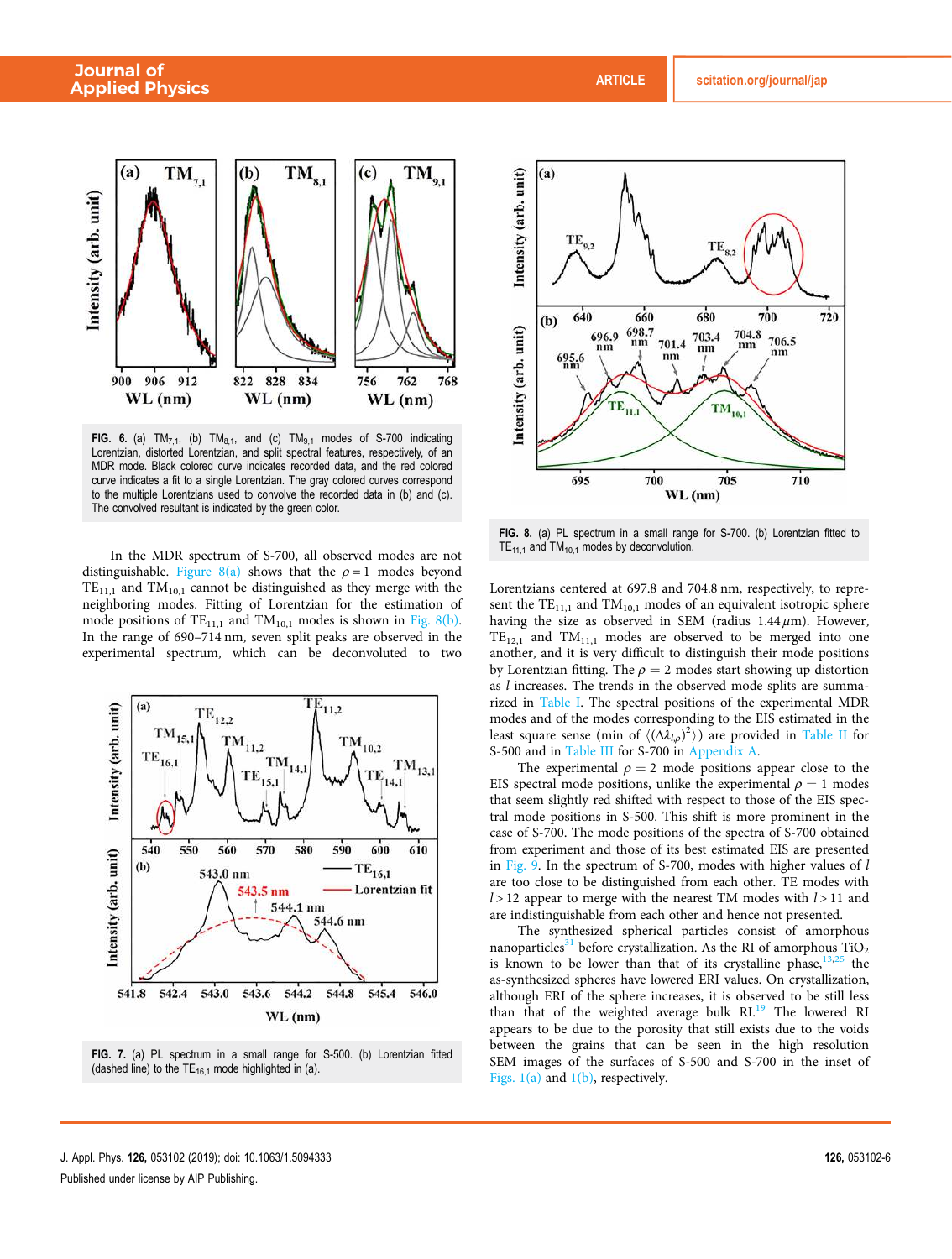TABLE I. Trends in the splitting of experimental MDR modes.

|            | $S-500$                                                                                                                                                                                                                | $S-700$                                                                                                                                                                                                                                                                                                                              |
|------------|------------------------------------------------------------------------------------------------------------------------------------------------------------------------------------------------------------------------|--------------------------------------------------------------------------------------------------------------------------------------------------------------------------------------------------------------------------------------------------------------------------------------------------------------------------------------|
| $\rho = 1$ | (a) All modes are either distorted or split Lorentzians<br>(b) Splitting is over a narrow wavelength range<br>(c) Peaks are distinguishable and merging of peaks<br>with different l and polarization are not observed | (a) All modes are either distorted of split Lorentzians<br>(b) Splitting is over a broader wavelength range<br>(c) Modes with higher values of $l$ are too close to be distinguished from<br>each other. TE modes with $l > 11$ appear to merge with the nearest TM<br>modes with $l > 10$ and are indistinguishable from each other |
| $\rho = 2$ | (d) Splitting not observed<br>(e) Slight distortion appears for modes with $l > 10$<br>(f) All modes are well distinguishable                                                                                          | (d) Splitting not observed<br>(e) Higher modes $(l>9)$ are distorted to a greater extent<br>(f) Modes with $l > 10$ are not well distinguishable                                                                                                                                                                                     |

When the annealing temperature increases, the crystal grains grow in size and the porosity in them is reduced resulting in a slight increase in RI. The relative increase in the ERI for S-700 over that for S-500 may be attributed to the reduction of void in the former. Furthermore, due to the annealing of the spheres at a higher temperature, the average size of the crystalline grains is bigger in S-700 compared to S-500 as confirmed by the reduction of FWHM of the XRD peak corresponding to (101) planes in S-700 compared to S-500 (see Fig. 2). There is a possibility of grain growth within the sphere at higher annealing temperatures. As  $\rm TiO_2$  is a birefringent material, bigger grains lead to local changes of RI within the sphere. These local changes in RI are considered to be the source for the perturbation of MDR modes, which is described in greater detail in Sec. IV.

### IV. PERTURBATION IN MDR MODES

The splitting and shifting of the MDR modes can be explained with the perturbation theory. According to the first order perturbation theory, the change in RI in a small volume  $V_p$ , inside or close to the sphere of volume V, changes the angular frequency  $(\omega_{\mu 0})$  of the unperturbed MDR mode as given in Eq.  $(4)$ ,

$$
\delta \omega_{\mu} = -\frac{\omega_{\mu 0}}{2} \frac{\int_{V_p} \delta \varepsilon \mathbf{E}_{\mu}^* \cdot \mathbf{E}_{\mu} dV}{\int_{V} \varepsilon_r \mathbf{E}_{\mu}^* \cdot \mathbf{E}_{\mu} dV},
$$
(4)

where  $\mathbf{E}_{\mu}$  is the electric field corresponding to the  $\mu$ th MDR mode.  $\mu$ represents an MDR mode characterized by  $l$ ,  $\rho$ ,  $m$ , and polarization.



FIG. 9. Mode positions of S-700 for experimental spectrum (open squares) and as predicted for the spectrum of the EIS (filled red circle).

 $\varepsilon_r = n^2$  and  $\delta \varepsilon = n_p^2 - n^2$  are the relative permittivity of the unperturbed sphere and change in permittivity due to the perturbed RI,  $n_p$ , respectively. The radial distribution of  $E_\mu$  is dependent on l,  $\rho$ , and polarization characteristics of the mode.  $E_u$  corresponding to a large  $l$  and a small  $\rho$  has a higher value and a narrower distribution and hence contributes more to the perturbation effects.

For an isotropic homogeneous sphere,  $\omega_{\mu 0}$  is independent of *m*. However, the angular distribution of  $E_u$  inside the sphere is different for different values of m. Perturbation can occur anywhere within a sphere, lifting the degeneracy with respect to  $m$ . This results in unequal amounts of shifting of mode frequencies for different values of m. When this shift is reasonably small, the affected modes appear to get broadened and hence its Q-factor gets reduced. When shifting of the modes is high enough to be resolved, a mode split appears.

The lifting of degeneracy of the MDR modes observed in the experimental spectrum can, in general, be attributed to the broken spherical symmetry occurring from structural deviations from a perfect sphere in terms of surface roughness and nonsphericity as well as from inhomogeneous RI distribution of the internal medium.

#### A. Perturbation due to surface roughness and nonsphericity

SEM images of the surfaces of the spheres (insets in Fig. 1) indicate that the spheres are locally smooth. Though the grains at the surface of S-700 are comparatively larger than S-500, they are much smaller than the wavelength of the spectra of interest to result in accountable perturbation.

Though the analyzed spheres have good surface quality, they may not be having perfect sphericity. The simplest well studied perturbed spherical shape is that of an ellipsoid. The shift of mode position due to an ellipsoid with eccentricity  $e$  is given by<sup>3</sup>

$$
\frac{\delta \lambda}{\lambda_o} = \frac{e}{6} \left[ 1 - \frac{3m^2}{l(l+1)} \right].
$$
 (5)

The eccentricity *e* is defined by  $e = \frac{a_p - a_e}{a_{eq}}$ , with  $a_p$ ,  $a_e$ , and  $a_{eq}$ are the polar, equatorial, and equivalent radii of the ellipsoid, denoting the polar, equatorial, and equivalent radii of the ellipsoid, respectively. Equation (5) indicates that the shift in the MDR modes is proportional to eccentricity and depends on the value of  $m$ .  $\delta \lambda$ can be +ve or −ve with respect to  $\lambda_0$  depending on the value of m.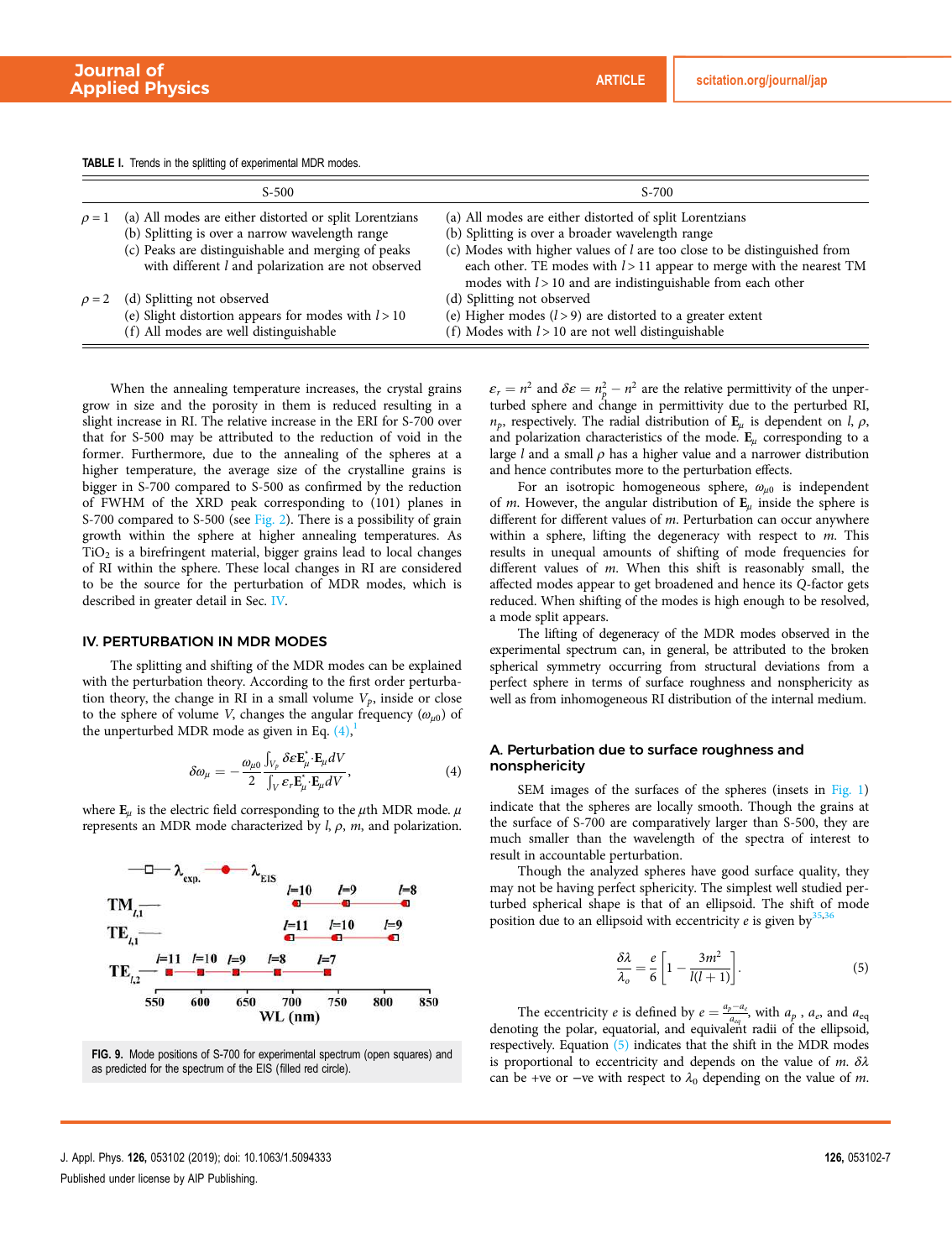The broadening of an MDR due to lifting of degeneracy estimated from the extreme values of m, i.e.,  $m = 0$  and  $m = l$ , is given by

$$
|\delta \lambda_{m=l} - \delta \lambda_{m=0}| = \frac{e \lambda_0 l}{2(l+1)}.
$$
 (6)

When the eccentricity is small, modes corresponding to different *m* values suffer little shift resulting in overlapping with each other causing broadening of the original mode. However, when eccentricity is large, modes corresponding to different  $m$ values would separate from each other considerably, leading to a split of the original mode.

To determine the asphericity related to the spheres, SEM images were processed to obtain two colored images using ImageJ software as shown in Fig. 10. An ellipse was fitted to each of the processed images of the spheres using Matlab image processing function "regionprops." The difference between the major and minor axis was found to be 17 pixels (∼41 nm) and 1 pixel (∼3 nm) for S-500 and S-700, respectively, with ellipse orientations of 84° and 10°. This would indicate that eccentricity of S-500 is more than S-700. Consequently, MDR modes of S-500 are expected to be more perturbed. However, this is not borne out by the experimental observation. The width calculated using the value of  $e$  is found to be of the order of FWHM of the experimental modes in S-500. However, the l dependence shown by Eq. (6) is not borne out by the observed spectra. It appears that there may be other contributions to the observed trends in addition to nonsphericity. Widths of the modes calculated using the  $e$  for S-700 are found to be much lesser than the FWHM of the experimental modes. The  $l$  dependency of the



FIG. 10. SEM images of the spheres corresponding to S-500 and S-700 are shown in (a) and (c), respectively. The two color conversion and the corresponding fitted ellipse (in red color) using the "regionprops" function of Matlab are shown in (b) and (d) for S-500 and S-700, respectively.

FWHM is also not following Eq.  $(6)$ . As e is higher in S-500, the FWHM of S-500 is expected to be greater as compared to S-700. This is not observed in the recorded spectrum. Effects of polycrystallinity may dominate the spectra of S-700 more than that of S-500. This conclusion is also supported by the presence of larger grain sizes in S-700.

To estimate the extent of nonsphericity, the diameter of the sphere is measured at 16 regular angular intervals. A spread is observed in the measurement. The mean and standard deviation of these measurements are 1507 nm and 15 nm for S-500 and 1439 nm and 5.8 nm for S-700, respectively. These values also indicate that the extent of nonsphericity is expected to be more in S-500 as compared to S-700. Again, the experimental results do not support this expectation. Thus, the effect of perturbation observed in S-700 cannot be explained in terms of structural deviation from a perfect sphere alone.

With the annealing temperature being below the melting or oxidation temperatures of the silicon substrate, reflow is also unlikely to take place. Particles are attached to the surface of the Si substrate only by van der Waal's forces. When annealed, the spheres get crystallized and smaller grains fuse to produce bigger ones. Only isolated spheres are considered for the study. So the fusion of the grains to create bigger grains is possible only within the spheres. The process of crystallization may result in inhomogeneous distribution of RI inside the sphere. The aspects of inhomogeneous RI distribution are discussed in Sec. IV B.

#### B. Perturbation due to inhomogeneous internal RI distribution

Annealing of the amorphous spheres resulted in polycrystalline spheres (PCSs). The grains of the polycrystalline sphere being anisotropic can perturb the local RI. The grain size distribution can modify the RI distribution throughout the sphere. Annealing of an isolated sphere can lead to a radial distribution of RI. To understand the effect of this internal inhomogeneity in RI, we have chosen two of the simplest possible models: (1) a sphere tessellated with Voronoi cells representing grains and (2) a sphere with the core-shell RI structure. The first model is discussed using discrete dipole approximation and second is discussed with the Aden-Kerker theory in Subsections IV  $B$  1 and IV  $B$  2. The perturbation due to the internal morphology could be more complicated. Some of the possible practical contributions are discussed in Subsection IV B 3.

# 1. Study of MDR modes of <sup>a</sup> polycrystalline sphere with birefringent grains using discrete dipole approximation (DDA)

DDA calculations of the scattering spectrum are performed for a birefringent polycrystalline sphere to demonstrate the effect of large grains in a polycrystalline sphere. In DDA, the polarizable medium is modeled in terms of periodically arranged polarizable entities (dipoles) with a spacing d such that  $d < 1/(nk)$ . Appendix  $\overline{B}$  presents a brief description of the DDA method.<sup>41,</sup> In the present context, a sphere of diameter 600 nm is constructed by arranging the dipoles on a cubical lattice. As the DDA calculations are computationally intensive, particularly when the resonant modes are to be studied, the required number of dipoles were ascertained as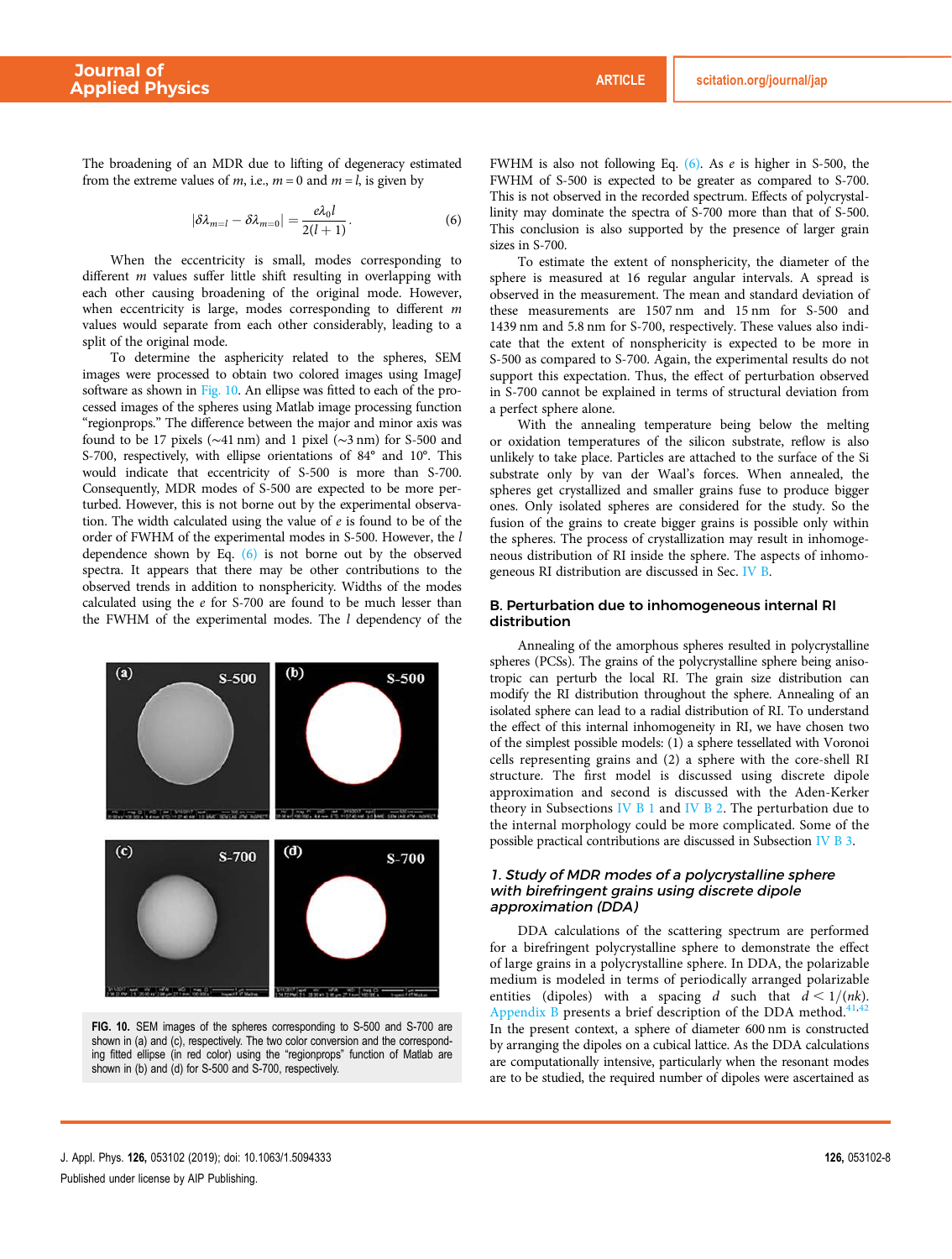follows: the scattering spectrum is first calculated by assigning an isotropic polarizable tensor to each entity, obtained from the weighted average of ordinary and extraordinary refractive index,  $n = (2n<sub>o</sub> + n<sub>e</sub>)/3$ , to each of the dipoles. The scattering spectrum calculated with about  $10^6$  number of dipoles showed MDR modes with no distortion or splitting. Using this number of dipoles, polycrystalline spheres with 100 (PCS100), 1000 (PCS1000), and 10 000 (PCS10000) number of grains are constructed by grouping the dipoles into 100, 1000, and 10 000 Voronoi cells, respectively, using Neper software (version 3.2.0). $^{43}$  Voronoi cells representing grains are assigned polarizability tensors generated by performing rotational transformations, randomly in 3-dimension, on the diagonal polarizability tensor, with  $\alpha_{xx} = \alpha_{yy} = \alpha_o$  (ordinary polarizability) and  $\alpha_{zz} = \alpha_e$  (extraordinary polarizability) to model a polycrystalline sphere. The resulting polycrystalline sphere (PCS) made of tessellated Voronoi cells is shown schematically in Fig. 11.

Each colored region in Fig. 11 indicates a grain with a particular orientation of refractive index ellipsoid with respect to the lab frame.  $Q_{sca}$ , calculated for the PCS and EIS, are compared over a spectral range chosen such that the imaginary part of the RI and hence absorption coefficient is negligible. For these calculations, the direction of propagation and polarization of the incident electric field is taken along  $x$ - and  $y$ -axes, respectively.

The effects of grain size on the MDR modes are demonstrated in Fig.  $12(a)$ . The corresponding distributions of sizes of the grains can be observed in Fig.  $12(b)$ . The distribution of the grains is kept lognormal in nature to resemble the distribution of polycrystalline grains observed. When the number of grains is increased, the width of the distribution gets narrower and the mean value of the distribution decreases.

The scattering spectrum of the PCS resembles that of the EIS, except in the regions near the modes for all the three cases.



FIG. 11. Schematic of polycrystalline sphere indicating Voronoi cells as colored regions. The local coordinate system associated with a cell is shown rotated randomly with respect to the global coordinate system shown at the bottom right. Cells are tessellated such that there are no gaps between them.



FIG. 12. (a) Scattering efficiency spectrum of the polycrystalline sphere (diameter = 600 nm) with (i) 100 (PCS100), (ii) 1000 (PCS1000), (iii) 10 000 (PCS10000) number of grains, and (iv) for the equivalent isotropic sphere (EIS) are shown. (b) Normalized distribution of grain sizes with number of grains equal to 100 (PCS100), 1000 (PCS1000), and 10 000 (PCS10000) are shown in red, green, and blue colors, respectively.

The difference is higher for the modes with higher values of l. The  $TM_{5,1}$  mode is observed to retain its Lorentzian shape in all three polycrystalline sphere cases. However, the peak corresponding to  $TM_{6,1}$  shows deviation from its Lorentzian shape in both PCS100 and PCS1000, although it is not split.  $TM_{6,1}$  is perfectly Lorentzian in PCS10000 resembling that of EIS. Splitting can be observed in the  $TE_{6,1}$  mode in PCS100. In the case of PCS1000, a deformed Lorentzian can be observed at the position corresponding to  $TE_{6,1}$ without splitting. The  $TE_{6,1}$  mode in PCS10000 is Lorentzian in nature.  $TE_{7,1}$  shows splitting in all the polycrystalline spheres.

All the split modes are observed to be spread around the mode positions of the EIS. This spread is minimum in PCS10000 and maximum in PCS100. Simulations clearly indicate that (i) a large number of small grains reduces the effect of perturbation and modes approach the shapes and positions of that of the EIS, (ii) modes with lower value of  $l$  are least affected by perturbation and resemble that of EIS, and (iii) the effect of perturbation is increasingly seen on modes with larger l. These trends are also shown by experimental MDR modes (see Table I) confirming the role of polycrystallinity in influencing the MDR mode structure.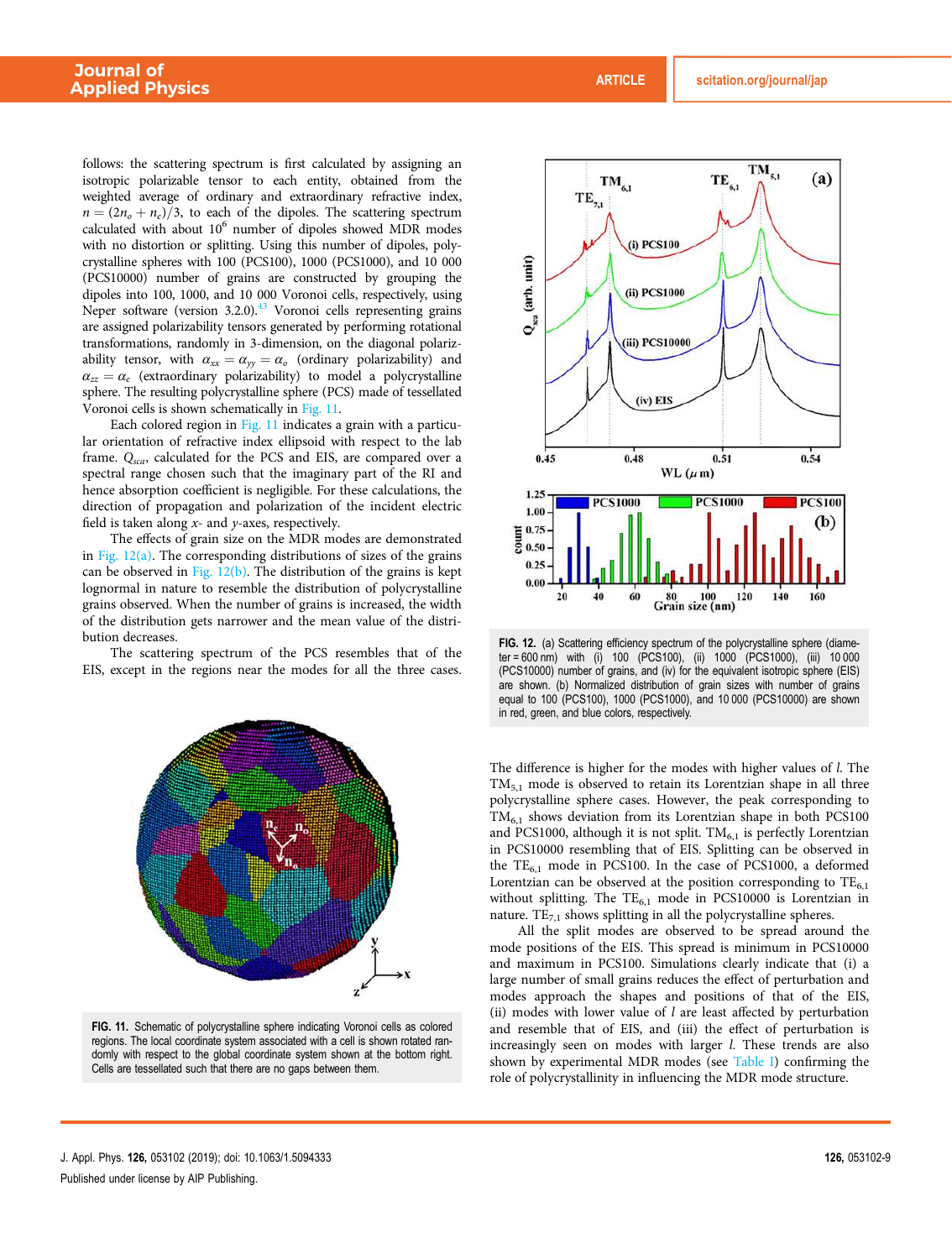In the case of randomly distributed grains, maximum and minimum ERI of a particular grain lies in the range set by  $n_e$  and  $n<sub>o</sub>$  depending on its orientation with respect to the electric field. This implies that  $\delta \varepsilon_r$  can have both positive and negative values when referenced to the weighted average value. When grains are equally oriented in all directions, both positive and negative shifts of the modes are equally possible, resulting in broadened and split modes with respect to that of EIS as is indeed observed in the calculated spectra.

# 2. Study of MDR modes of <sup>a</sup> layered sphere with <sup>a</sup> core-shell structure

While the splitting of the MDR modes and their dependence on l and  $\rho$  can be demonstrated, through DDA calculations, by considering larger grains to perturb the modes (see Table I), the relative shifts observed in the experimental spectrum (see Fig. 9) of the mode positions for  $\rho = 1$  mode with respect to that for  $\rho = 2$ modes appear to go beyond this model. The relative shift is negligible in S-500 but prominent in S-700, as can be clearly observed in Figs. 3 and 4 as well as from Tables II and III. Furthermore, it can be observed from Figs. 3 and 4 that, for the present consideration (size, RI, and WL range),  $TE_{l,1}$  occurs between  $TE_{l',2}$  and  $TM_{l-1,1}$ . The relative shift in  $TE_{l,1}$  as compared to neighboring  $TE_{l,2}$  and  $TM_{l-1,1}$  observed in the experimental spectrum is quite unlike what randomly oriented crystalline grains would produce as discussed in Sec. IV B 1.

A possible reason behind these trends may be the inhomogeneous growth mechanism of the crystal grains on annealing. Rahman et al.<sup>32</sup> have shown that annealing of amorphous  $TiO<sub>2</sub>$ at a high temperature may result in inhomogeneous growth of the crystals. As discussed in Sec. III B, the synthesized spheres have a random grain size distribution and are a little porous. During annealing, the heat flow is radially inward from the outer surface and could lead to larger crystal grains near the surface compared to those in the interior core region. Porosity would also reduce as well due to increased grain sizes in the radially inward direction. These changes in the radial distributions in grain sizes and in porosity would lead to the radial variation of RI. Taking these considerations into account, it is surmised that the radial variation in RI is such that the outer layer would have a higher RI (due to larger grains and reduced porosity) as compared to that of the inner layer resulting in a core-shell type structure. Annealing at the two different temperatures would result in two different radial distributions in RI. It is indeed shown below that, using the scattering theory developed by Aden and Kerker<sup>44</sup> (Appendix C), the observed trend of the MDR spectrum could result from a core-shell type perturbation in RI.

Implementation of the Aden-Kerker theory requires the RIs of the core and shell along with the core radius and shell thickness to be known. If the radius of the microsphere is obtained from measurements, there would be three unknowns. We recall that, for an isotropic and homogenous sphere, (a) the RI extracted using  $\rho = 2$  modes would have little difference from the RI extracted using  $\rho = 1$  modes,<sup>16</sup> (b) the RI extracted from the spectral positions of TE modes should agree with that of TM modes as well, and (c) the internal field maxima for  $\rho = 2$  modes occur further inward from the surface than those for  $\rho = 1$ modes. Anticipating that a layered medium, with a core RI distinct from the shell RI, would not show all these trends, we proceed as follows: In the first step, a value of 2.3 is taken for the core RI that is close to but lower than the average extracted ERI (2.307) obtained from the experimental spectral positions using the  $\rho = 2$  modes and the measured diameter of the sphere. The diameter of the sphere is chosen to be comparable to that of the experimentally measured value. A value of  $RI = 2.4$  is chosen for the shell keeping in mind that the shell's RI is not expected to be too different from the core and ensuring that all the mode characteristics of interest are captured.

The mode positions of a layered sphere with core  $RI = 2.3$  and shell  $RI = 2.4$  are calculated over the entire range of shell thickness



FIG. 13. Loci of the spectral position vs ratio of shell thickness to shell radius, in percentage, is plotted for (a)  $TE_{l,1}$  (black) and  $TM_{l,1}$  (red) and (b)  $TE_{l,1}$  (black)  $TE_{1/2}$  (red) for different values of *l*. For 16% shell thickness [gray line in (a) and (b)], the separations of the TE<sub>I,1</sub> mode to its neighboring TM<sub>I-1,1</sub> and TE<sub>I',2</sub> modes are shown (blue) in (c) and (d), respectively, as a function of *l*. The mode separations for 0% (green) and 100% (magenta) shell thickness are also included for comparison. The experimental trends in separations as a function of *l* are found to correspond closely to the trends noted for 16% shell thickness.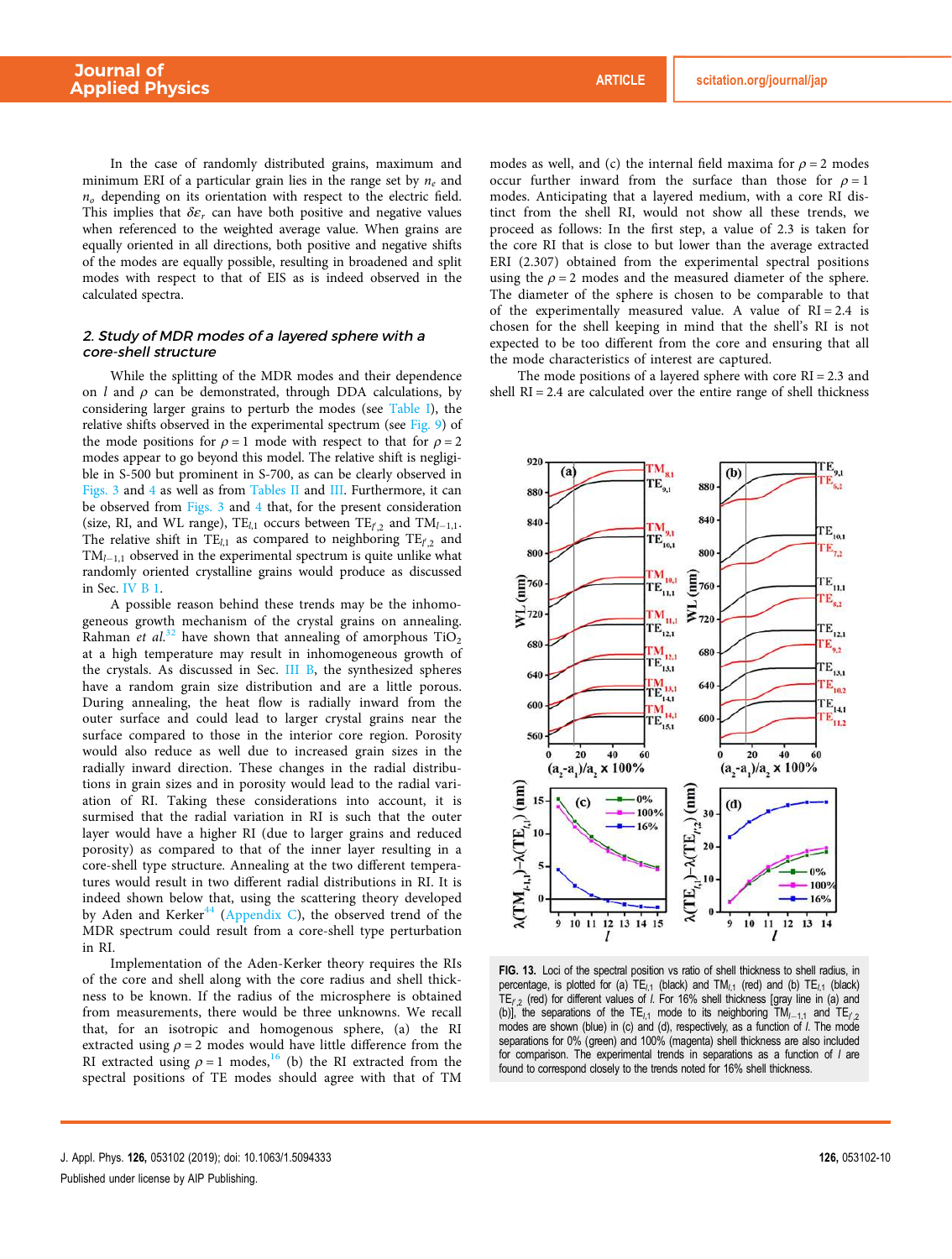by varying core-shell ratio for a sphere of diameter  $1.5 \mu m$ . The spectral positions as a function of the ratio of shell thickness to shell radius (in percentage) are compared for (a)  $TE_{l,1}$  (black) and  $TM_{l-1,1}$  (red) and (b)  $TE_{l,1}$  (black) and  $TE_{l',2}$  (red) for different values of  $l$  in Figs. 13(a) and 13(b), respectively.

Shell thicknesses corresponding to 0% and 100% ratio indicate isotropic spheres of radius  $1.5 \mu m$  with an RI equal to that of only core (2.3) and only shell (2.4), respectively. Peak positions obtained from the core-shell model are compared with those corresponding to homogeneous spheres with shell thicknesses 0% and 100%. Modes computed for the sphere with a higher RI (2.4) get red shifted when compared to that evaluated with a lower RI (2.3). Moreover, mode positions of the layered sphere lies between that of the two homogeneous spheres with an RI of only the core and that of only the shell. Mode positions of the layered structure are dependent on the thickness of the shell and are different for modes with different polarizations (TE/TM),  $l$  and  $\rho$ . It can be observed that when the shell thickness is high (>50%), there is a little shift on further increasing the thickness, and the mode positions remain same as that of the homogeneous sphere with an RI of 2.4 (100% shell). When the thickness is small, all modes get red shifted from the positions corresponding to the homogeneous sphere with an RI of 2.3 (0% shell). However, the trend of this shift is different for modes with different polarization and  $\rho$ . It can be observed in Fig. 13(a) that the  $TE_{l,1}$  first approaches its neighboring  $TM_l$  $-1,1$  and then moves away as the shell thickness increases. Moreover, the separation between  $TE_{l,1}$  and  $TM_{l-1,1}$  reduces as l increases. For  $l > 11$ , this separation is observed to be negative for a certain range of thickness (for example, for  $TM_{11,1}$  and  $TE_{12,1}$  in the range 13%–18%).

To capture the observed trends of separation of mode positions of  $TM_{l-1,1}$  to that of  $TE_{l,1}$  in this range, we choose a shell thickness of 16% [as indicated by the vertical gray line in Fig.  $13(a)$ ] and proceed for further analysis. The separation of mode positions of TM<sub>l − 1,1</sub> to that of TE<sub>l,1</sub> as a function of l is presented in Fig.  $13(c)$ . It can be observed in Fig.  $13(c)$  that as l increases, the separation between  $TE_{l1}$  and  $TM_{l-1,1}$  decreases, changes sign, and approaches a constant. When the separation is too small to be distinguished, neighboring  $TE_{l,1}$  and  $TM_{l-1,1}$ modes appear merged. Such trends are indeed observed in the experimental spectrum of  $S-700$  (see Fig. 4). In the MDR spectrum of S-700, it is difficult to distinguish the neighboring  $TE_{l,1}$ and  $TM_{l-1,1}$  mode from each other when  $l > 11$ . In the case of the two-layered sphere, for larger *l*, TE<sub>*l*,1</sub> and TM<sub>l − 1,1</sub> appear very close to each other, changing the sequence of their appearance. A decrease in the RI of the shell below 2.4 would show either merging at higher *l* or no merging effect at all, but would result in the reduction of the separation between neighboring TE<sub>l,1</sub> and TM<sub>l – 1,1</sub> modes. Furthermore, the separation between  $TE_{l,1}$  and its neighboring  $TE_{l,2}$  seems to increase first and then reduce to a constant value as the thickness increases as shown in Fig 13(b). For a particular thickness of the shell, this separation increases to a constant value with increasing  $l$  as shown in Fig.  $13(d)$ .

When the RI of the shell is taken to be lower than that of the core, the spectral separation between neighboring  $TE_{L1}$  and



FIG. 14. Mode positions of the layered sphere with a 16% thick shell along with that of the EIS represented by open squares and filled red circles respectively.

 $TM_{l-1,1}$  modes are observed to increase and that between  $TE_{l,1}$ and  $TE_{l',2}$  are observed to decrease with the shell thickness—trends just opposite to what is observed experimentally.

Treating the layered sphere of  $1.5 \mu m$  diameter to be equivalently isotropic, an ERI of 2.324 was extracted using the  $\rho = 2$  modes using the same method followed earlier for the experimental spectrum. When the MDR spectrum computed with the ERI = 2.324 was compared with that of the layered sphere, the  $\rho = 1$  modes in the layered sphere are observed to be red shifted as shown in Fig. 14. The observed red shifts are more in TE modes than in TM modes for  $\rho = 1$ . Such shifts are not observed in TE modes with  $\rho = 2$ . These trends in shifts correspond closely to that observed in experimental modes of S-700 (see Fig. 9).



FIG. 15. Raman spectrum and (inset) SEM image of the sphere annealed at 900 °C.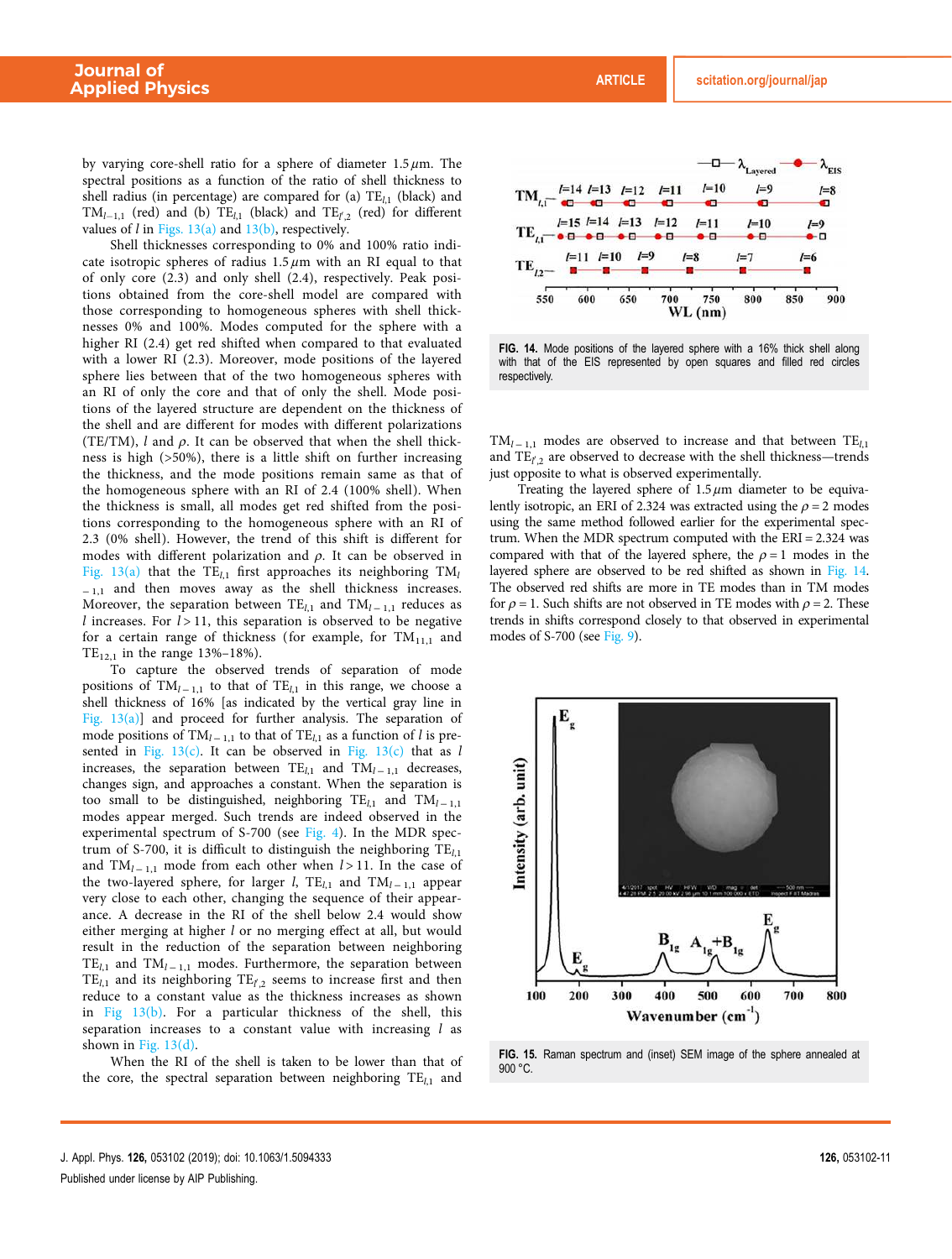## 3. MDR modes of spheres with complex internal morphology

Models discussed in Subsections IV B 1 and IV B 2 are the simplest possible models. However, the actual internal morphology of the spheres could be more complicated. There is a possibility of growth of few bigger grains in the interior of the sphere close to the surface though the surface remains smooth enough from the outside.

When spheres were annealed at a higher temperature (900 °C) for the same time period (2 h), growth of single crystalline grains was clearly visible in its SEM image as shown in the inset of Fig. 15. Raman spectrum of the spheres shown in Fig. 15 indicates its phase to be anatase. PL spectra collected for these spheres had features that were not characterizable.

Spheres corresponding to S-500 and S-700 may also have grains much bigger than the average grain size in the interior of the structure though the outer surface remained smooth. Annealing below 700 °C may not result in grains big enough to distort all the modes in the entire range of interest but does affect the modes with a higher value of  $l$ . In the presence of such bigger grains, the shift and split in the MDR modes are dependent on the position as well as the orientation of these bigger grains.

# V. DISCUSSION

Titanium dioxide is a birefringent material in its all three forms. Refractive indices and birefringence of  $TiO<sub>2</sub>$  are high compared to most of the other dielectric materials with optical applications.  $TiO<sub>2</sub>$  has been suggested as MDR resonators for its unique optical and material properties. Most of the chemical synthesis methods of  $TiO<sub>2</sub>$  result in the amorphous phase. Heat treatments like annealing can result in crystallization of the spheres. Crystalline forms of  $TiO<sub>2</sub>$  with large grain sizes are more stable with respect to phase change. However, birefringent grains of bigger sizes can introduce perturbation in the MDR modes. Furthermore, annealing at a higher temperature may lead to inhomogeneous crystallization leading to inhomogeneous radial RI distribution. Perturbation due to such synthesis techniques can result in shifting and/or splitting of the MDR modes.

For a polycrystalline sphere to behave like an affective homogeneous isotropic medium, the grains must be quite small when compared with the wavelength, grain size distribution should be fairly narrow, and there should be no preferred orientation of their crystal axis. DDA simulations show that when the orientations of the grains are random and orientation angles are equally distributed, modes continue to lie close to the corresponding modes of EIS but with split modes occurring around the corresponding modes of EIS. The effect of perturbation is observed more in modes with a large l and a small  $\rho$ .

Radially inhomogeneous growth of grains due to annealing at higher temperatures is surmised to result in a core-shell layering. For the core of the layered sphere that is concentric with the shell, degeneracy with respect to  $m$  is not lifted, but the modes show relative shifts when compared to their EIS. Relative spacing of the neighboring modes with different polarization (TE/TM) and  $\rho$ become different from that of an isotropic sphere with the same

ERI. However, it is shown in the present work that identification of modes with higher  $\rho$  and lower *l* is still possible with the proposed mode identification method.<sup>16</sup>

The actual internal morphology of the sphere may be further complicated with the presence of birefringent grains much bigger than the average RI of the sample. In that case, shifting and splitting of the modes are dependent on the position and orientation of the grain in the interior of the sphere.

# VI. SUMMARY AND CONCLUSIONS

MDR modes are observed in the PL spectrum of polycrystalline anatase  $TiO<sub>2</sub>$  microspheres. A method of preparation was chosen to provide a good starting amorphous material. Annealing procedures were adopted to control the grain sizes suitably. After the preparation, near-perfect spheres annealed at  $T = 500 °C$ and  $T = 700 \degree C$  were chosen for systematic investigations of the MDR modes. Instances where crystals explicitly projected beyond the surface could be seen when annealing was done at a higher temperature (900 °C). As near-perfect spheres were chosen for this study, effects other than polycrystallinity, such as slight porosity, nonsphericity, and roughness of the surface, were also investigated. The MDR modes of spheres annealed at a higher temperature show splits and shifts with respect to that of the simulated MDR modes of EIS obtained from the extracted RI. Effects of perturbation observed in the MDR modes are discussed in terms of shape deviations from a perfect sphere as well as that of inhomogeneous RI distribution. The effect of perturbation due to nonsphericity is very less in S-700 than that in S-500. However, effects of inhomogeneity in RI enhance the perturbation in the MDR modes of S-700 as compared to S-500. Splitting and deformation of modes with higher values of l are demonstrated to arise from a polycrystalline sphere consisting of larger grains when computed using DDA. The existence of relative shifts of the  $\rho = 1$  modes is demonstrated in terms of a core-shell structure for the RI through computations based on the Aden-Kerker theory. The possibility of a further complicated internal morphology is also discussed.

The investigations carried out suggest that the nature of inhomogeneity of the RI within the microsphere can be ascertained from the observed spectral features with the aid of computations. The present work extends the scope of model-assisted investigations in understanding morphology dependent resonators and indicates the possibility of designing resonators with prescribed refractive index features. In particular, there appears a possibility for obtaining the desired mode characteristics from stable polycrystalline anatase phase  $TiO<sub>2</sub>$  resonators through control of the heat treatment.

## ACKNOWLEDGMENTS

We acknowledge the HPCE, IIT Madras, for the high performance computing facility.

# APPENDIX A: SPECTRAL POSITIONS OF EXPERIMENTAL MDR MODES AND THAT OF THE CORRESPONDING EIS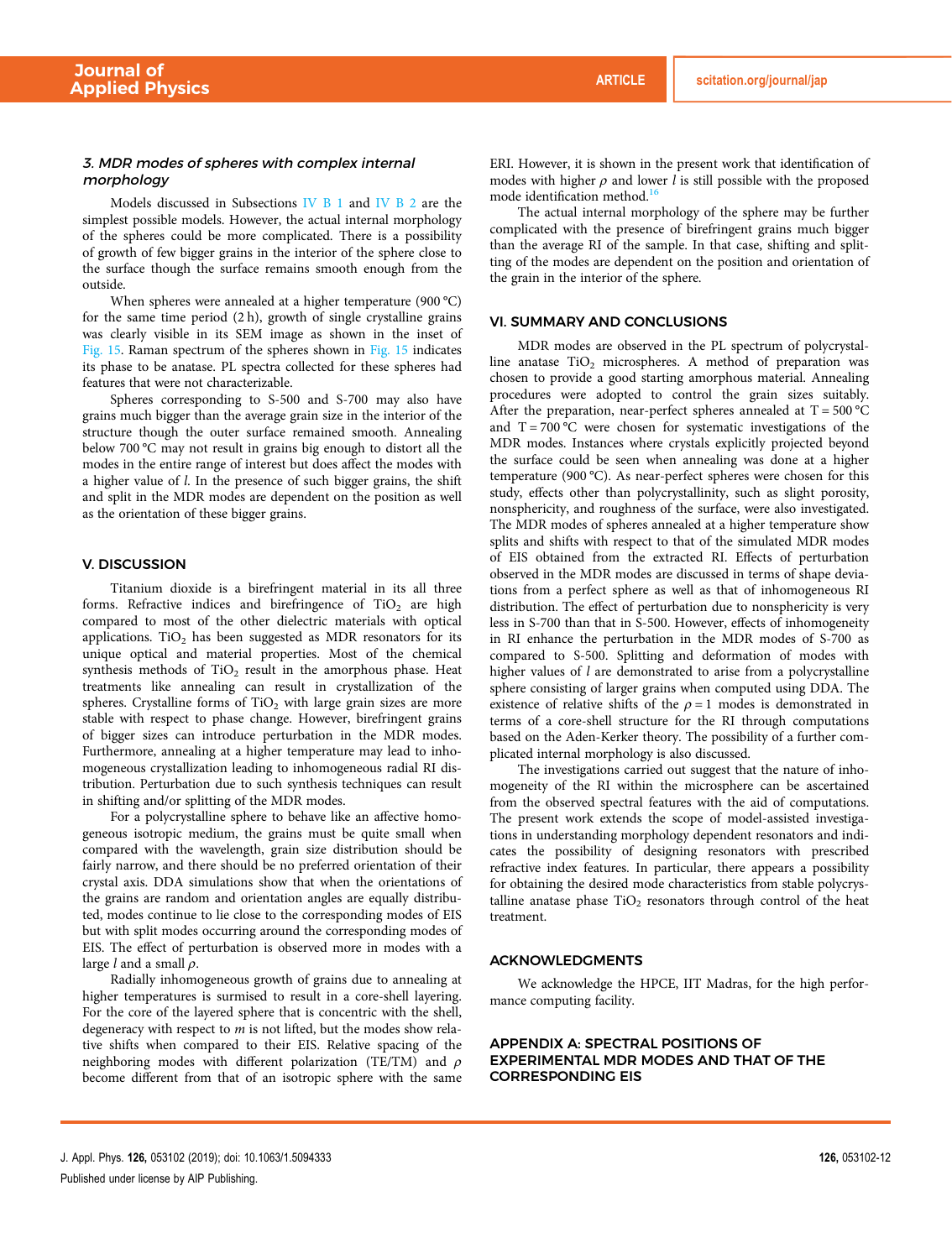| TABLE II. Spectral mode positions corresponding |                             | experiment and EIS for S-500.                                                                                                                                                                                                                                                                                                                                              |                                                                                                                                                                                                                                                                                                                                                                               |                                                          |                                                          |                                     |                                  |
|-------------------------------------------------|-----------------------------|----------------------------------------------------------------------------------------------------------------------------------------------------------------------------------------------------------------------------------------------------------------------------------------------------------------------------------------------------------------------------|-------------------------------------------------------------------------------------------------------------------------------------------------------------------------------------------------------------------------------------------------------------------------------------------------------------------------------------------------------------------------------|----------------------------------------------------------|----------------------------------------------------------|-------------------------------------|----------------------------------|
|                                                 | TE <sub>0</sub>             |                                                                                                                                                                                                                                                                                                                                                                            | $\mathrm{TM}_{l,1}$                                                                                                                                                                                                                                                                                                                                                           |                                                          | $\mathrm{TE}_{l2}$                                       |                                     | $TE_{l2}$                        |
| $\sum_{n=1}^{\infty}$<br>ភ្ជិះ                  | $\lambda_{i}^{\mathrm{HS}}$ | $\binom{mn}{n}$                                                                                                                                                                                                                                                                                                                                                            | $\mathcal{U}^{\text{HS}}_{11}~(\text{nm})$                                                                                                                                                                                                                                                                                                                                    | $\lambda_{l,2}^{\rm exp}$ (nm)                           | $\lambda_{l2}^{\mathrm{EIS}}\,\,(\mathrm{nm})$           | $\lambda_{l2}^{\rm exp}~({\rm nm})$ | $\lambda_{l2}^{\rm HS}~(\rm nm)$ |
|                                                 |                             |                                                                                                                                                                                                                                                                                                                                                                            |                                                                                                                                                                                                                                                                                                                                                                               |                                                          |                                                          |                                     |                                  |
| $\vdots$                                        | $\vdots$                    |                                                                                                                                                                                                                                                                                                                                                                            |                                                                                                                                                                                                                                                                                                                                                                               | 720.95<br>708.01<br>659.46<br>618.34<br>583.19<br>552.99 | 719.75<br>708.35<br>659.73<br>618.53<br>583.34<br>553.01 | $\frac{33.17}{593.28}$              | $\frac{31.31}{592.92}$           |
| 839.65                                          | 839.28                      |                                                                                                                                                                                                                                                                                                                                                                            |                                                                                                                                                                                                                                                                                                                                                                               |                                                          |                                                          |                                     |                                  |
|                                                 | 774.15                      |                                                                                                                                                                                                                                                                                                                                                                            |                                                                                                                                                                                                                                                                                                                                                                               |                                                          |                                                          |                                     |                                  |
| 775.34<br>720.95<br>674.76<br>634.63<br>600.08  | 719.75                      |                                                                                                                                                                                                                                                                                                                                                                            |                                                                                                                                                                                                                                                                                                                                                                               |                                                          |                                                          |                                     |                                  |
|                                                 | 673.64                      |                                                                                                                                                                                                                                                                                                                                                                            |                                                                                                                                                                                                                                                                                                                                                                               |                                                          |                                                          |                                     |                                  |
|                                                 | 634.08                      |                                                                                                                                                                                                                                                                                                                                                                            |                                                                                                                                                                                                                                                                                                                                                                               |                                                          |                                                          |                                     |                                  |
|                                                 | 599.83                      | $\begin{array}{l} \textbf{3.55} \\ \textbf{8.56.85} \\ \textbf{787.76} \\ \textbf{780.43} \\ \textbf{681.88} \\ \textbf{640.8} \\ \textbf{695.43} \\ \textbf{790.43} \\ \textbf{690.54} \\ \textbf{794.54} \\ \textbf{795.74} \\ \textbf{80} \\ \textbf{960.8} \\ \textbf{107.8} \\ \textbf{119.8} \\ \textbf{120.8} \\ \textbf{131.8} \\ \textbf{142.8} \\ \textbf{153.8$ | $\begin{array}{l} \text{9.3}\ \text{10.4}\ \text{11.5}\ \text{12.5}\ \text{13.5}\ \text{14.5}\ \text{15.5}\ \text{16.5}\ \text{17.5}\ \text{18.5}\ \text{19.5}\ \text{19.5}\ \text{19.5}\ \text{19.5}\ \text{19.5}\ \text{19.5}\ \text{19.5}\ \text{19.5}\ \text{19.5}\ \text{19.5}\ \text{19.5}\ \text{19.5}\ \text{19.5}\ \text{19.5}\ \text{19.5}\ \text{19.5}\ \text{19.$ |                                                          |                                                          |                                     |                                  |
| 569.89                                          | 569.8                       |                                                                                                                                                                                                                                                                                                                                                                            |                                                                                                                                                                                                                                                                                                                                                                               |                                                          |                                                          |                                     |                                  |
| 543.51                                          | 543.44                      |                                                                                                                                                                                                                                                                                                                                                                            |                                                                                                                                                                                                                                                                                                                                                                               |                                                          |                                                          |                                     |                                  |
|                                                 |                             |                                                                                                                                                                                                                                                                                                                                                                            |                                                                                                                                                                                                                                                                                                                                                                               |                                                          |                                                          |                                     |                                  |

TABLE III. Spectral mode positions corresponding to experiment and EIS for S-700.

|    |          | $TE_{l1}$<br>$TM_{l1}$           |                                                                   | TE <sub>I</sub> |                                  |                                  |
|----|----------|----------------------------------|-------------------------------------------------------------------|-----------------|----------------------------------|----------------------------------|
|    | (nm)     | $\lambda_{l1}^{\text{EIS}}$ (nm) | $\lambda_{l1}^{\text{exp}}$ (nm) $\lambda_{l1}^{\text{EIS}}$ (nm) |                 | $\lambda_{12}^{\text{exp}}$ (nm) | $\lambda_{12}^{\text{EIS}}$ (nm) |
|    | $\cdots$ | $\cdots$                         | $\cdots$                                                          | $\cdots$        | 738.14                           | 738.35                           |
| 8  | $\cdots$ | $\cdots$                         | 824.36                                                            | 822.21          | 683.23                           | 683.48                           |
| 9  | 812.27   | 807.79                           | 758.58                                                            | 756.82          | 637.67                           | 637.4                            |
| 10 | 750.15   | 745.96                           | 704.8                                                             | 702.83          | 599.29                           | 598.48                           |
| 11 | 697.77   | 694.38                           |                                                                   |                 | 564.72                           | 565.32                           |
|    |          |                                  |                                                                   |                 |                                  |                                  |

# APPENDIX B: DISCRETE DIPOLE APPROXIMATION

The discrete dipole approximation  $(DDA)$ ,  $41,42$  considers the medium to be made of discrete polarizable entities spaced periodically with the period d such that  $|n|kd < 1$ . Each entity at the ith position is assigned a polarizability tensor  $a_i$ . The dipole moment at each position is calculated solving Eq. (B1) iteratively,

$$
\mathbf{p}_{i} = \boldsymbol{\alpha}_{i} \Bigg( \mathbf{E}_{inc,i} - \sum_{j \neq i} \mathbf{A}_{i,j} \mathbf{p}_{j} \Bigg), \tag{B1}
$$

where  $\mathbf{E}_{inc,i}$  is the incident electric field at the *i*th position and  $-A_{ij}$ **p**<sub>j</sub> is the electric field at the *i*th position due to the dipole at the *j*th position as given in Eqs.  $(B2)$  and  $(B3)$ ,

$$
\mathbf{A}_{ii} = \alpha_i^{-1}, \quad i = j,
$$
 (B2)

$$
\mathbf{A}_{ij}\mathbf{p}_{j} = \frac{\exp(ikr_{ij})}{r_{ij}^{3}} \left[ k^{2}\mathbf{r}_{ij} \times (\mathbf{r}_{ij} \times \mathbf{p}_{j}) + \frac{(1 - ikr_{ij})}{r_{ij}^{2}} \times \{r_{ij}^{2}\mathbf{p}_{j} - 3\mathbf{r}_{ij}(\mathbf{r}_{ij} \cdot \mathbf{p}_{j})\} \right],
$$
  
\n $i \neq j.$  (B3)

Extinction, absorption, and scattering cross section can be calculated from the dipole moment of each dipole as give in Eqs. (B4), (B5), and (B6), respectively.

$$
C_{ext} = \frac{4\pi k}{|E_{inc}|^2} \sum_{i=1}^{N} \text{Im}(\mathbf{E}_{inc,i}^* \cdot \mathbf{p}_i),
$$
 (B4)

$$
C_{abs} = \frac{4\pi k}{|E_{inc}|^2} \sum_{i=1}^{N} \left\{ \text{Im}[\mathbf{p}_i \cdot (\alpha_i^{-1})^* \mathbf{p}_i^*] - \frac{2}{3} k^3 |\mathbf{p}_i|^2 \right\},\tag{B5}
$$

$$
C_{sca} = C_{ext} - C_{abs}.\tag{B6}
$$

# APPENDIX C: MDR MODES IN A TWO-LAYERED SPHERE

According to the Aden and Kerker theory,  $9,44$  the scattering efficiency cross section of a layered sphere with radius and RI for core  $a_1$  and  $n_1$  and that for the shell  $a_2$  and  $n_2$  is given by

$$
Q_{sca} = \frac{2\pi}{|k|^2} \sum_{n=1}^{\infty} (2l+1)(|a_l|^2 + |b_l|^2).
$$
 (C1)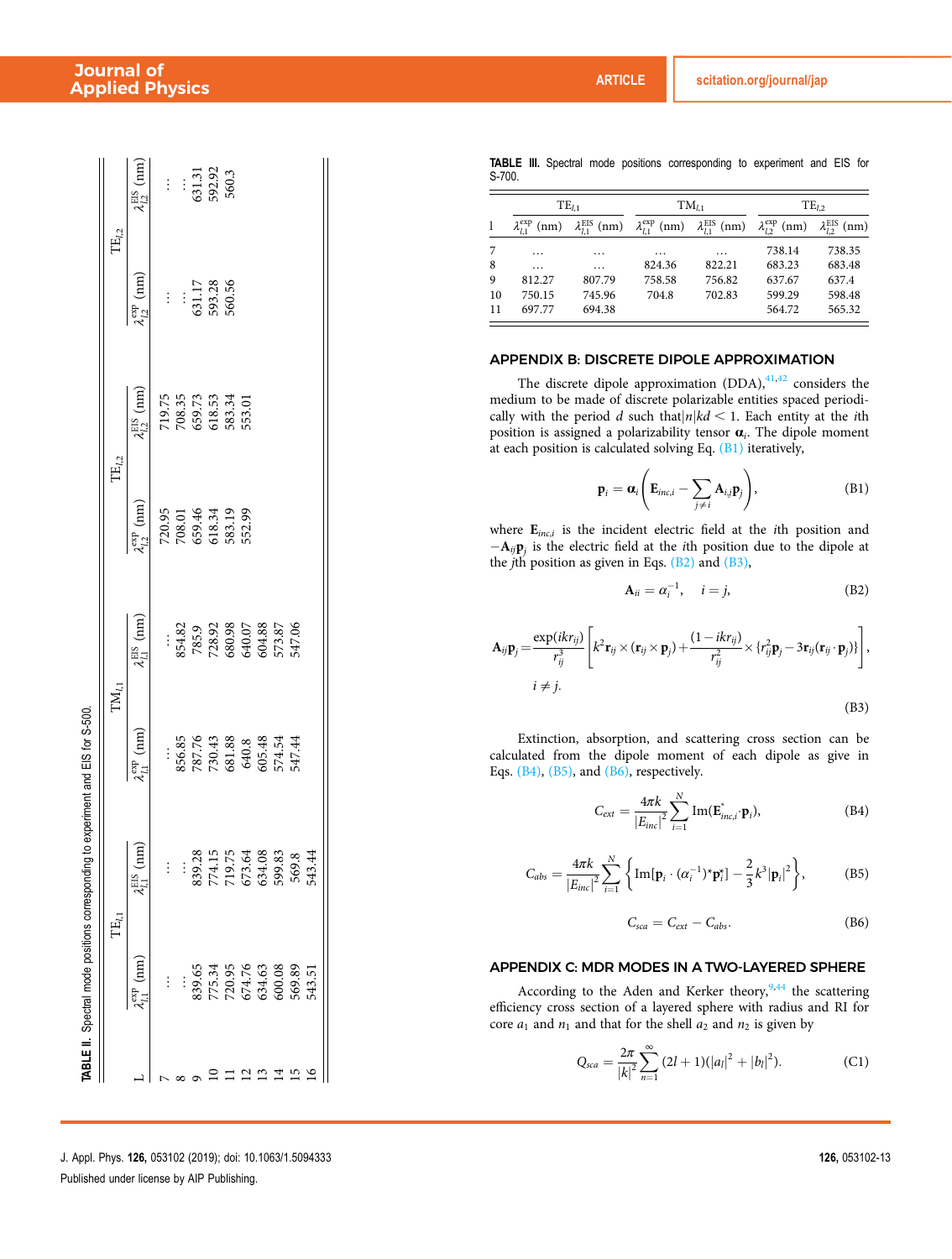$a_l$  and  $b_l$  in Eq. (C1) are the scattering coefficients given in Eqs.  $(C2)$  and  $(C3)$ , respectively,

$$
a_{l} = \frac{\psi_{l}(x_{2})[\psi'_{l}(n_{2}x_{2}) - A_{l}\chi'_{l}(n_{2}x_{2})] - n_{2}\psi'_{l}(x_{2})[\psi_{n}(n_{2}x_{2}) - A_{l}\chi_{l}(n_{2}x_{2})]}{\xi_{l}(x_{2})[\psi'_{l}(n_{2}x_{2}) - A_{l}\chi'_{l}(n_{2}x_{2})] - n_{2}\xi'_{l}(x_{2})[\psi_{n}(n_{2}x_{2}) - A_{l}\chi_{l}(n_{2}x_{2})]},
$$
\n(C2)

$$
b_l = \frac{n_2 \psi_l(x_2) [\psi'_l(n_2 x_2) - B_l \chi'_l(n_2 x_2)] - \psi'_l(x_2) [\psi_l(n_2 x_2) - B_l \chi_l(n_2 x_2)]}{n_2 \xi_l(x_2) [\psi'_l(n_2 x_2) - B_l \chi'_l(n_2 x_2)] - \xi'_l(x_2) [\psi_l(n_2 x_2) - B_l \chi_l(n_2 x_2)]},
$$
\n(C3)

where  $x_2 = ka_2$  and  $\psi$ ,  $\chi$ , and  $\xi$  are Riccati-Bessel functions defined in Eqs.  $(C4)$ ,  $(C5)$ , and  $(C6)$ , respectively,

$$
\psi_l(z) = zj_l(z),\tag{C4}
$$

$$
\chi_l(z) = -zy_l(z),\tag{C5}
$$

$$
\xi_l(z) = z h_l^{(1)}(z),\tag{C6}
$$

with  $j_l$ ,  $y_l$ , and  $h_l^{(1)}$  being the spherical Bessel, spherical Neumann, and spherical Hankel functions of the first kind, respectively.  $A_l$  and  $B_l$  in Eqs. (C2) and (C3) are defined as

$$
A_{l} = \frac{n_{2}\psi_{l}(n_{2}x_{1})\psi'_{l}(n_{1}x_{1}) - n_{1}\psi'_{l}(n_{2}x_{1})\psi_{l}(n_{1}x_{1})}{n_{2}\chi_{l}(n_{2}x_{1})\psi'_{l}(n_{1}x_{1}) - n_{1}\chi'_{l}(n_{2}x_{1})\psi_{l}(n_{1}x_{1})},
$$
(C7)

$$
B_l = \frac{n_2 \psi'_l(n_2 x_1) \psi_l(n_1 x_1) - n_1 \psi_l(n_2 x_1) \psi'_l(n_1 x_1)}{m_2 \chi'_l(n_2 x_1) \psi_l(n_1 x_1) - n_1 \chi_l(n_2 x_1) \psi'_l(n_1 x_1)},
$$
 (C8)

where  $x_1 = ka_1$ . An MDR mode corresponding to TM and TE occurs in a layered sphere when the denominator of  $a_l$  and  $b_l$  vanishes respectively. The resonance condition can be stated  $as^{44}$ 

$$
A_l(n_1, n_2, x_1) = \alpha_l(n_2, x_2) \quad \text{for the TM mode} \tag{C9}
$$

and

$$
Bl(n1, n2, x1) = \betal(n2, x2) \text{ for the TE mode, } (C10)
$$

such that

$$
\alpha_l = \frac{\chi_l(x_2)\psi'_l(n_2x_2) - n_2\chi'_l(x_2)\psi_l(n_2x_2)}{\chi_l(x_2)\chi'_l(n_2x_2) - n_2\chi'_l(x_2)\chi_l(n_2x_2)},
$$
\n(C11)

$$
\beta_l = \frac{\chi'_l(x_2)\psi_l(n_2x_2) - n_2\chi_l(x_2)\psi'_l(n_2x_2)}{\chi'_l(x_2)\chi_l(n_2x_2) - n_2\chi_l(x_2)\chi'_l(n_2x_2)}.
$$
\n(C12)

Mode positions of a layered sphere can be obtained by solving Eqs. (C9) and (C10) for TM and TE modes, respectively.

# REFERENCES

<sup>1</sup>R. K. Chang and A. J. Campillo, Optical Processes in Microcavities (World Scientific Publishing Co. Pte. Ltd., London, 1996).

2 J. M. Le Floch, J. D. Anstie, M. E. Tobar, J. G. Hartnett, P. Y. Bourgeois, and D. Cros, "Whispering modes in anisotropic and isotropic dielectric spherical resonators," Phys. Lett. A 359, 1–7 (2006).

<sup>3</sup>J. Ward and O. Benson, "WGM microresonators: Sensing, lasing and fundamental optics with microspheres," Laser Photon. Rev. 5, 553–570 (2011).

<sup>4</sup>M. R. Foreman, J. D. Swaim, and F. Vollmer, "Whispering gallery mode sensors," Adv. Opt. Photonics 7, 168–240 (2015).

<sup>5</sup>G. Lin, A. Coillet, and Y. K. Chembo, "Nonlinear photonics with high-Q whispering-gallery-mode resonators," Adv. Opt. Photonics 9, 828-888 (2018).

6 P. Zijlstra, K. L. van der Molen, and A. P. Mosk, "Spatial refractive index sensor using whispering gallery modes in an optically trapped microsphere," Appl. Phys. Lett. 90, 161101 (2007).

7H. E. Benner, P. W. Barber, J. F. Owen, and B. K. Chang, "Observation of structure resonances in the fluorescence spectra from microspheres," Phys. Rev. Lett. 44, 475–478 (1980).

<sup>8</sup>S. Pang, R. E. Beckham, and K. E. Meissner, "Quantum dot-embedded microspheres for remote refractive index sensing," Appl. Phys. Lett. 92, 221108 (2008). <sup>9</sup>A. V. Veluthandath and P. B. Bisht, "Radiative rate modification in CdSe quantum dot-coated microcavity," J. Appl. Phys. 118, 233102 (2015).

<sup>10</sup>C. Czekalla, T. Nobis, A. Rahm, B. Cao, J. Zúñiga-Pérez, C. Sturm, R. Schmidt-Grund, M. Lorenz, and M. Grundmann, "Whispering gallery modes in zinc oxide micro- and nanowires," Phys. Status Solidi B 247, 1282–1293 (2010). <sup>11</sup>R. Khanum, R. S. Moirangthem, and N. M. Das, "Observation of defect-assisted enhanced visible whispering gallery modes in ytterbium-doped ZnO microsphere," J. Appl. Phys. 121, 213101 (2017).

<sup>12</sup>A. Paunoiu, R. S. Moirangthem, and A. Erbe, "Whispering gallery modes in intrinsic TiO<sub>2</sub> microspheres coupling to the defect-related photoluminescence after visible excitation," Phys. Status Solidi Rapid Res. Lett. 9, 241–244 (2015).

<sup>13</sup>J. Park, S. K. Ozdemir, F. Monifi, T. Chadha, S. H. Huang, P. Biswas, and L. Yang, "Whispering gallery modes: Titanium dioxide whispering gallery microcavities," Adv. Opt. Mater. 2, 711–717 (2014).

<sup>14</sup>M. C. Tsai, T. L. Tsai, D. B. Shieh, H. T. Chiu, and C. Y. Lee, "Detecting HER2 on cancer cells by TiO<sub>2</sub> spheres Mie scattering," Anal. Chem. 81, 7590–7596 (2009).

<sup>15</sup>J. Zhang, X. Jin, P. I. M. Guzman, X. Yu, H. Liu, H. Zhang, L. Razzari, and J. P. Claverie, "Engineering the absorption and field enhancement properties of Au-TiO<sub>2</sub> nanohybrids *via* whispering gallery mode resonances for photocatalytic water splitting," ACS Nano 10, 4496–4503 (2016).

<sup>16</sup>I. Kalyan and C. V. Krishnamurthy, "Morphology dependent resonance modes in highly porous TiO<sub>2</sub> microspheres," J. Appl. Phys. 124, 133102 (2018).

<sup>17</sup>C. Baker, S. Stapfner, D. Parrain, S. Ducci, G. Leo, E. M. Weig, and I. Favero, "Optical instability and self-pulsing in silicon nitride whispering gallery resonators," Opt. Express 20, 29076–29089 (2012).

<sup>18</sup>C. Tessarek, R. Röder, T. Michalsky, S. Geburt, H. Franke, R. S. Grund, M. Heilmann, B. Hoffmann, C. Ronning, M. Grundmann, and S. Christiansen, "Improving the optical properties of self-catalyzed GaN microrods toward whispering gallery mode lasing," ACS Photonics 1, 990–997 (2014).

<sup>19</sup>G. E. Jellison, Jr., L. A. Boatner, J. D. Budai, B. S. Jeong, and D. P. Norton, "Spectroscopic ellipsometry of thin film and bulk anatase (TiO<sub>2</sub>)," J. Appl. Phys. 93, 9537–9541 (2003).

<sup>20</sup>T. K. Das, P. Ilaiyaraja, and C. Sudakar, "Whispering-gallery mode assisted enhancement in the power conversion efficiency of DSSC and QDSSC devices using TiO<sup>2</sup> microsphere photoanodes," ACS Appl. Energy Mater. 1, 765–774 (2018).

<sup>21</sup>F. Carn, A. Colin, M.-F. Achard, H. Deleuze, C. Sanchez, and R. Backov, "Anatase and rutile  $TiO<sub>2</sub>$  macrocellular foams: Air-liquid foaming sol-gel process towards controlling cell sizes, morphologies, and topologies," Adv. Mater. 17, 62–66 (2005).

<sup>22</sup>M. C. Mathpal, A. K. Tripathi, M. K. Singh, S. P. Gairola, S. N. Pandey, and A. Agarwal, "Effect of annealing temperature on Raman spectra of  $TiO<sub>2</sub>$  nanoparticles," Chem. Phys. Lett. 555, 182-186 (2013).

<sup>23</sup>C. Jin, B. Liu, Z. Lei, and J. Sun, "Structure and photoluminescence of the  $TiO<sub>2</sub>$  films grown by atomic layer deposition using tetrakis-dimethylamino titanium and ozone," Nanoscale Res. Lett. 10, 95 (2015).